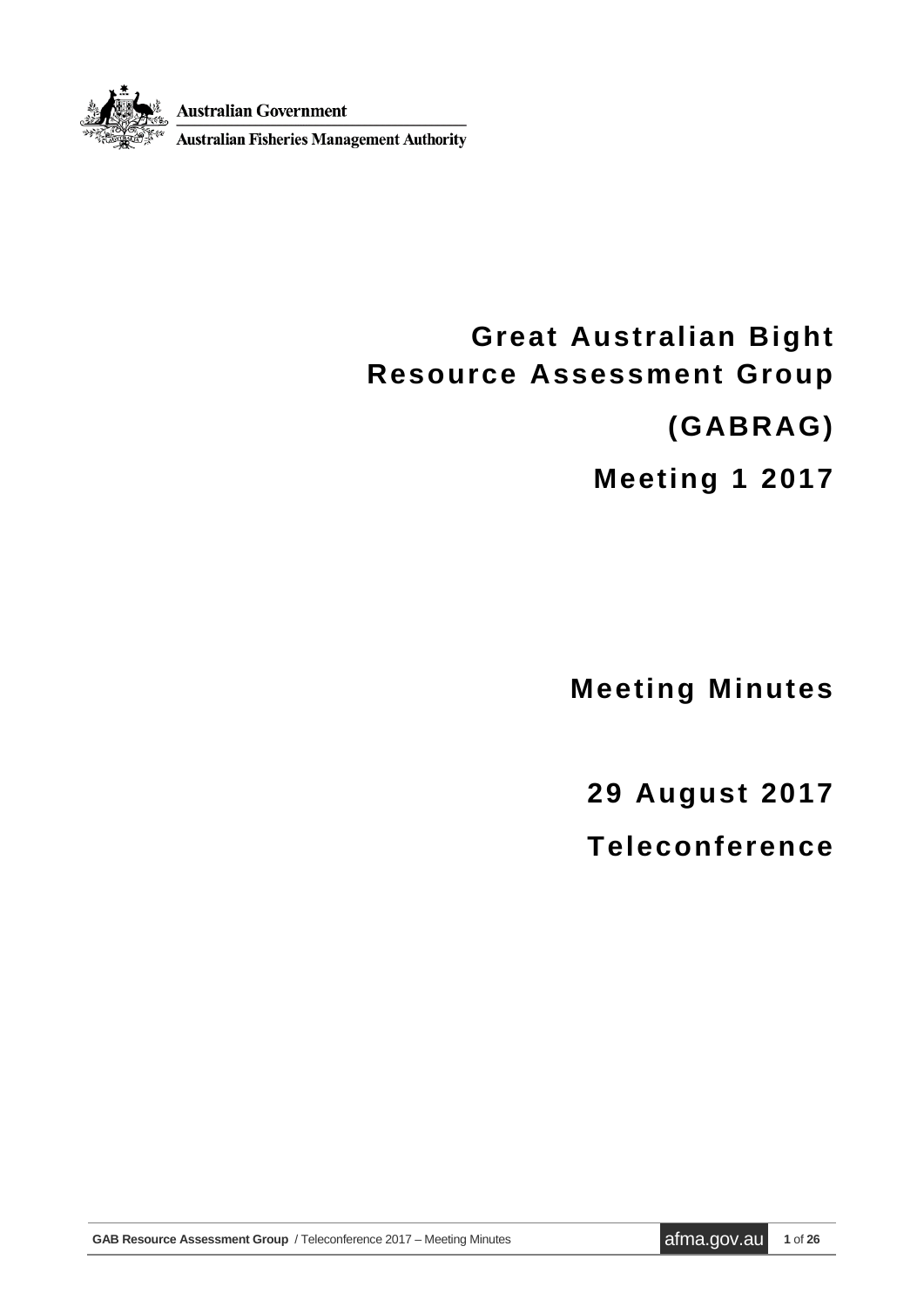# **Attendees**

| <b>Members</b>              |                                       |
|-----------------------------|---------------------------------------|
| Mr Lance Lloyd              | <b>GABRAG Chair</b>                   |
| Dr Malcolm Haddon           | Scientific member, CSIRO              |
| Mr Andy Moore               | Scientific member, ABARES             |
| Professor John Tisdell      | Economics member                      |
| Mr Christian Pyke           | Industry member                       |
| Mr Jim Raptis               | Industry member                       |
| Dr Brigid Kerrigan          | <b>AFMA</b> member                    |
| Miss Georgia Langdon        | <b>GABRAG Executive Officer, AFMA</b> |
| <b>Invited Participants</b> |                                       |
| Ms Marcia Valente           | Industry member                       |
| Dr Ian Knuckey              | <b>Fishwell Consulting</b>            |
| Mr Nick Mammides            | Assistant Observer Coordinator, AFMA  |

#### **Preliminaries**  $\mathbf 1$

### **1.1 Welcome & Apologies**

- 1. The meeting commenced at 10:07am.
- 2. Mr Lance Lloyd (GABRAG Chair) welcomed members, invited participants and observers to the meeting. The Chair noted that no apologies had been received. Each of the participants introduced themselves to the rest of the group.

### **1.2 Declarations of Interest**

- 3. Members and observers provided declarations of conflicts of interest as prescribed in Fisheries Administration Paper 12 and incorporated updates from the previous meeting if required **[\(Attachment](#page-13-0) 1)**. Participants with specific conflicts of interest were asked to leave the room individually so that the RAG could discuss their participation under specific agenda items.
- 4. The attendance of all members, invited participants and observers was supported for each of the discussions under each of the agenda items.

### **1.3 Adoption of Agenda**

- 5. Three additional items were requested to be included under agenda item 6 Other Items, including the draft Harvest Strategy Policy, the Australia/China Free Trade Agreement fish species approval list, as well as research project cost apportionments in the SESSF.
- 6. The RAG adopted the agenda **[\(Attachment 2\)](#page-14-0)**.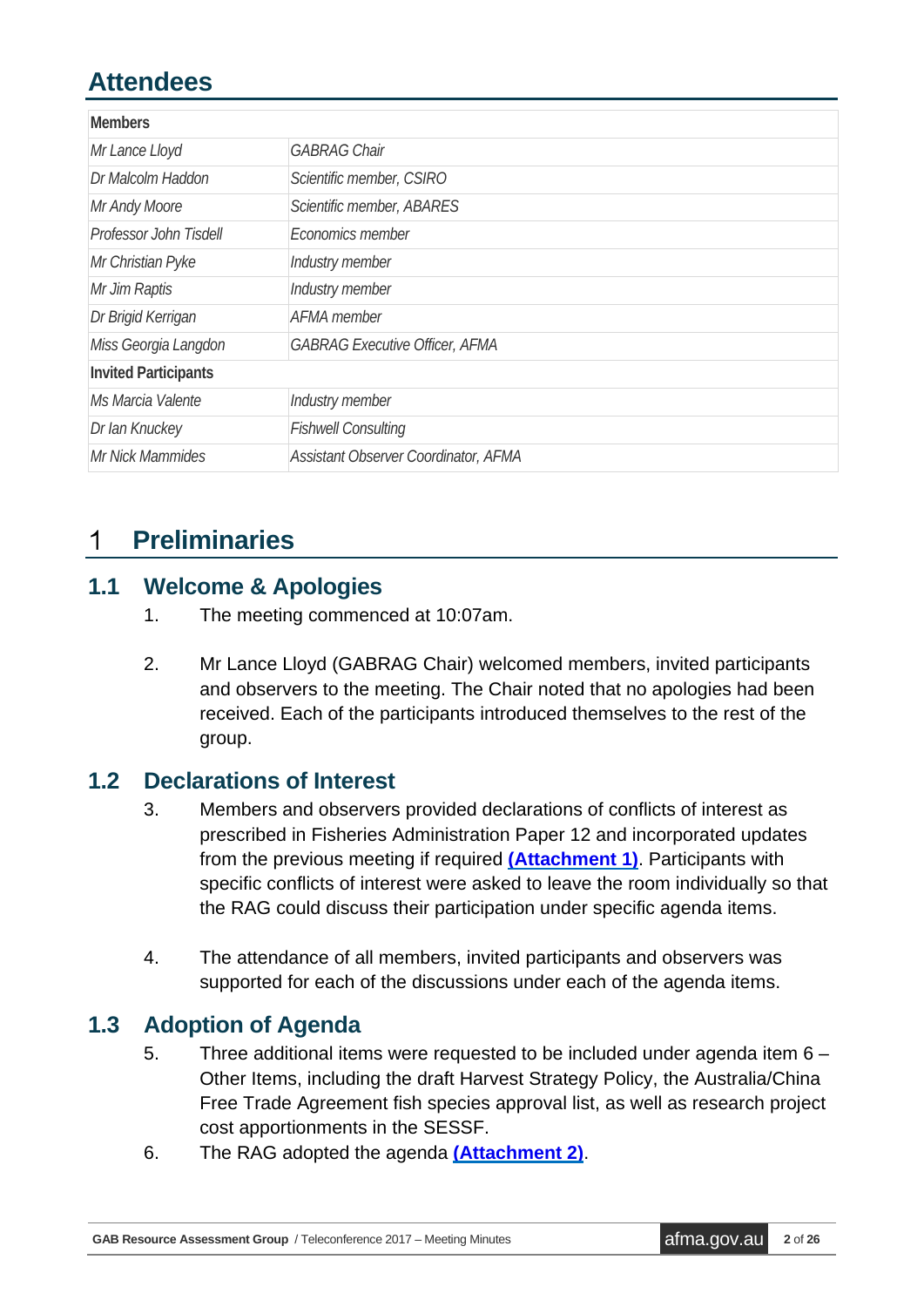## **1.4 Action Items**

- 7. Due to time constraints, the RAG review only some of the outstanding action items by exception. A summary of status of the actions from previous meetings as detailed in **[Attachment 3](#page-16-0)**.
- 8. A list of new action items established at this meeting are listed in **[Attachment 4](#page-20-0)**.

## **2 Management**

## **2.1 AFMA Management update**

- 9. The AFMA GAB trawl manager, Dr Brigid Kerrigan provided a brief update on management of the GAB trawl fishery since the last RAG meeting.
- 10. Dr Kerrigan informed the RAG that a company by the name of Pi-Seas has recently approached AFMA to promote a newly developing stock assessment platform that allows fisheries stakeholders to interrogate fisheries data, and manipulate elements of data that feeds into stock assessments. RAG members are invited to a presentation that Pi-Seas will be giving at the Canberra AFMA office in coming months. It is intended that AFMA will provide Pi-Seas with some data to test run their product. Mr Raptis requested that AFMA produce a full proposal paper regarding the use of industry data for industry to consider.
- 11. Some members of the RAG noted that the proposed work appears to overlap with the work of Mezzo Consulting, and the automation work already being undertaken elsewhere and any new work should refer to this work.
- 12. Further, Dr Kerrigan noted that the trawl fisheries in the SESSF are turning their attention to seal related bycatch issues. AFMA is undertaking a small desktop review of data and interaction rate information from ISMP data, as well as reviewing mitigation strategies and previous research. The internal review of information is intended to provide industry associations and AFMA management with a more focused way to move forward on this bycatch issue. Although GABIA members highlighted that seals are not an issue for the GAB, AFMA insisted that for completeness, the GAB will be included in this review as it would demonstrate the low risk faced by the GAB Fisheries from seal interaction.
- 13. Industry and scientific members commented that it was a waste of scarce resource's available to the GABTF if the GABTF is included in the review. It was recommended that very little effort is applied to the GABTF in relation to seal related bycatch issues as there is already well-documented evidence that seal bycatch in the GABTF is non-existent and not an issue in the fishery.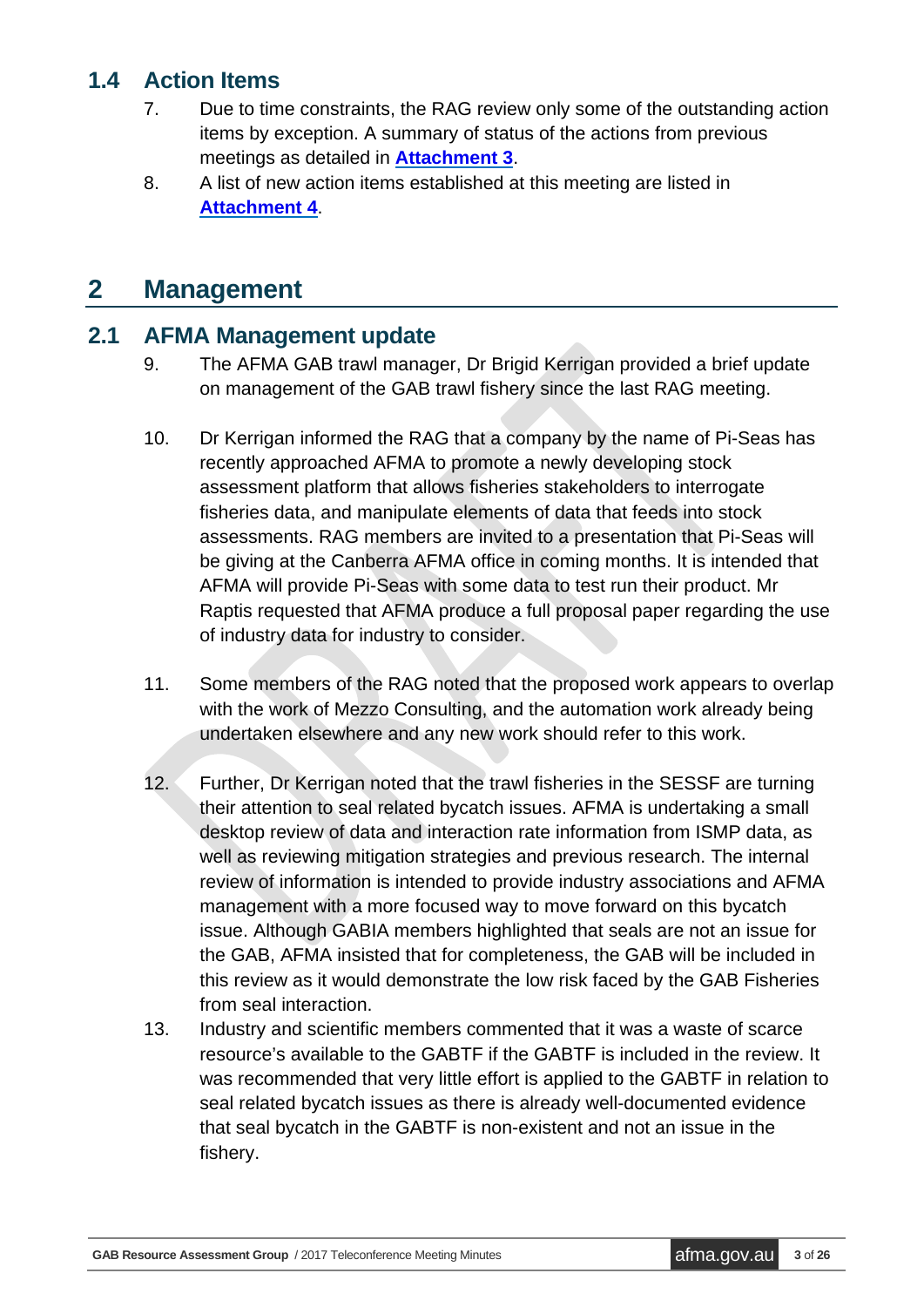### **2.2 Industry Management update**

- 14. The Executive Officer of the Great Australian Bight Industry Association, Mr Christian Pyke provided a brief update on the latest developments of the fishery.
- 15. He noted that the full implementation of bird bafflers by 1 May 2017 was a significant achievement. The uptake by industry was very successful, as was the collaboration with SETFIA and the AFMA bycatch team.
- 16. Mr Pyke added that the fishery has been performing well since November for the key target species in the GAB and that the port visit earlier in the year by AFMA was also a great success.
- 17. Mr Raptis added that there are new developments on the *Silver Phoenix* and the *Noble Pearl*, with the first ever electronic underwater trawl door monitoring system being trialled. This new system is designed to visually detect unwanted species in the net, allowing for reduced discards and the ability to move on from an area to avoid further catches of unwanted species before hauling.
- 18. Mr Raptis noted that industry is trying to reduce the reporting of 'other' and 'miscellaneous' species in e-logs, by avoiding discards. He added that after five or six trips, industry will be in a good position to provide a report on the results, and that the skipper of the trial vessel is confident the equipment may reduce bycatch by more than 25 per cent.

## **3 Research**

### **3.1 Annual Research Statement 2018-19**

- 19. The RAG examined each research items listed within the draft GAB Annual Research Statement 2018-19 **(Attachment 5)**.
- 20. Each of the current research projects requiring AFMA Research Council (ARC) funding were considered as essential priorities, except the upcoming Ecological Risk Assessment (ERA) which is deemed a medium priority. The RAG noted that the budget for the ERA was not included in the 2017-18 budget and will be considered as an overspend for this year.
- 21. The RAG acknowledged that the next stock assessment for deepwater flathead in 2019 will need to be incorporated in the 2019-20 Annual Research Statement.
- 22. The RAG noted that the Fishery Independent Survey (FIS) expenditure is part of the current 2017-18 research budget, however this does not include an additional \$17,000 for the construction of a new trawl net. This will also be an overspend to the 2017-18 budget. As a result, the RAG agreed to remove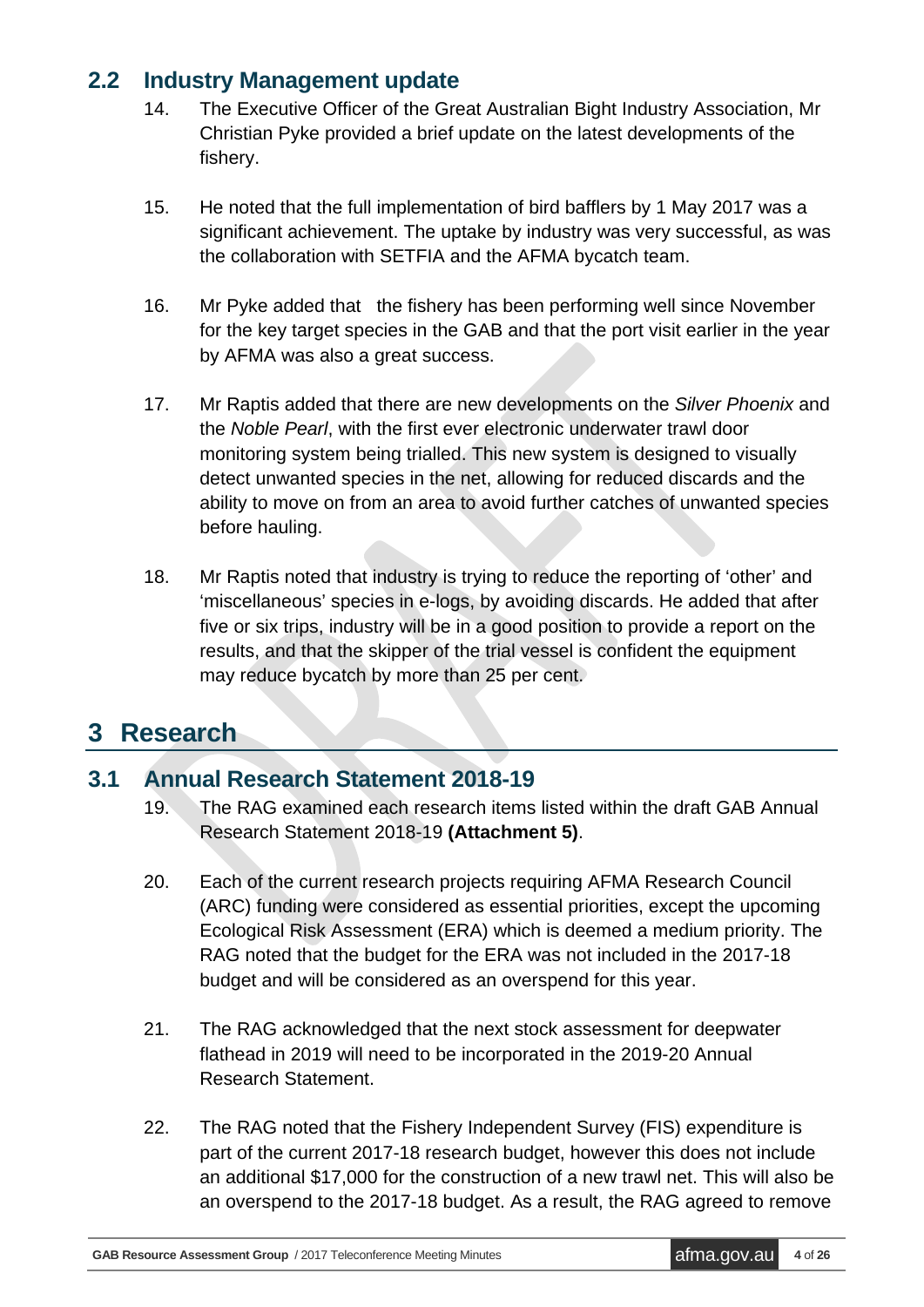the research line item for the FIS as it is does not require 2018-19 funding.

23. The RAG acknowledged that GABIA has recently undertaken some significant initiatives to reduce discards in the fishery and that it would be useful to quantify the success of the bycatch and discard reduction. As such, a new research priority was identified by Mr Raptis to undertake a desktop study to compare historic versus recent discard rates in the GABTS to be included in the draft Annual Research Statement 2018-19. Mr Pyke offered to provide a draft proposal with a scope and project objectives to summarise this research.

**ACTION ITEM #1 –** Mr Pyke to draft up a proposal for the discards desktop study with a project scope and objectives to be circulated to the other scientific members of the RAG for comment before submission to the AFMA Research section.

24. Dr Knuckey noted that in undertaking the study, it would be useful to ensure skippers have been completing electronic logs correctly. If there had been any major changes in the data collection, this may influence the dataset.

**ACTION ITEM #2 –** Dr Knuckey to review the logbook data for consistency in discard reporting since the implementation of e-logs and discard grouping changes.

25. The RAG agreed to maintain the already approved FRDC project on examining factors that impact on the profitability of the GABTS, noting that this is a follow on project from the previous bycatch utilisation project.

**ACTION ITEM #3** – AFMA to provide an update on the costs associated with the ISMP to the GAB industry. This advice is to focus on the cost of the Port Sampling Program and the at-sea observer program.

## **3.2 2018 FIS Update**

- 26. Mr Pyke provided an update on the ongoing discussions between GABIA and the seismic testing company regarding the timing of the upcoming 2D seismic surveys planned for early 2018.
- 27. The GAB FIS dates are scheduled for March 2018, due to the optimal moon phase conditions. At the time of the meeting, the timing of the seismic survey was still not confirmed but was likely to occur around January or February 2018, ahead of the planned FIS dates. The RAG was concerned that this would significantly impact the results of the FIS and industry was averse to progressing the FIS if this the results were not meaningful. The RAG noted that not undertaking the FIS would result in a significant loss of data however the costs of undertaking a FIS that is impacted by seismic activity was considered as being a significant waste of industry collected levies.
- 28. GABIA presented a map to the RAG that indicated the planned zones for the FIS versus the planned area of the seismic survey. The closest point between the two areas is a distance of 86km. Dr Knuckey suggested, based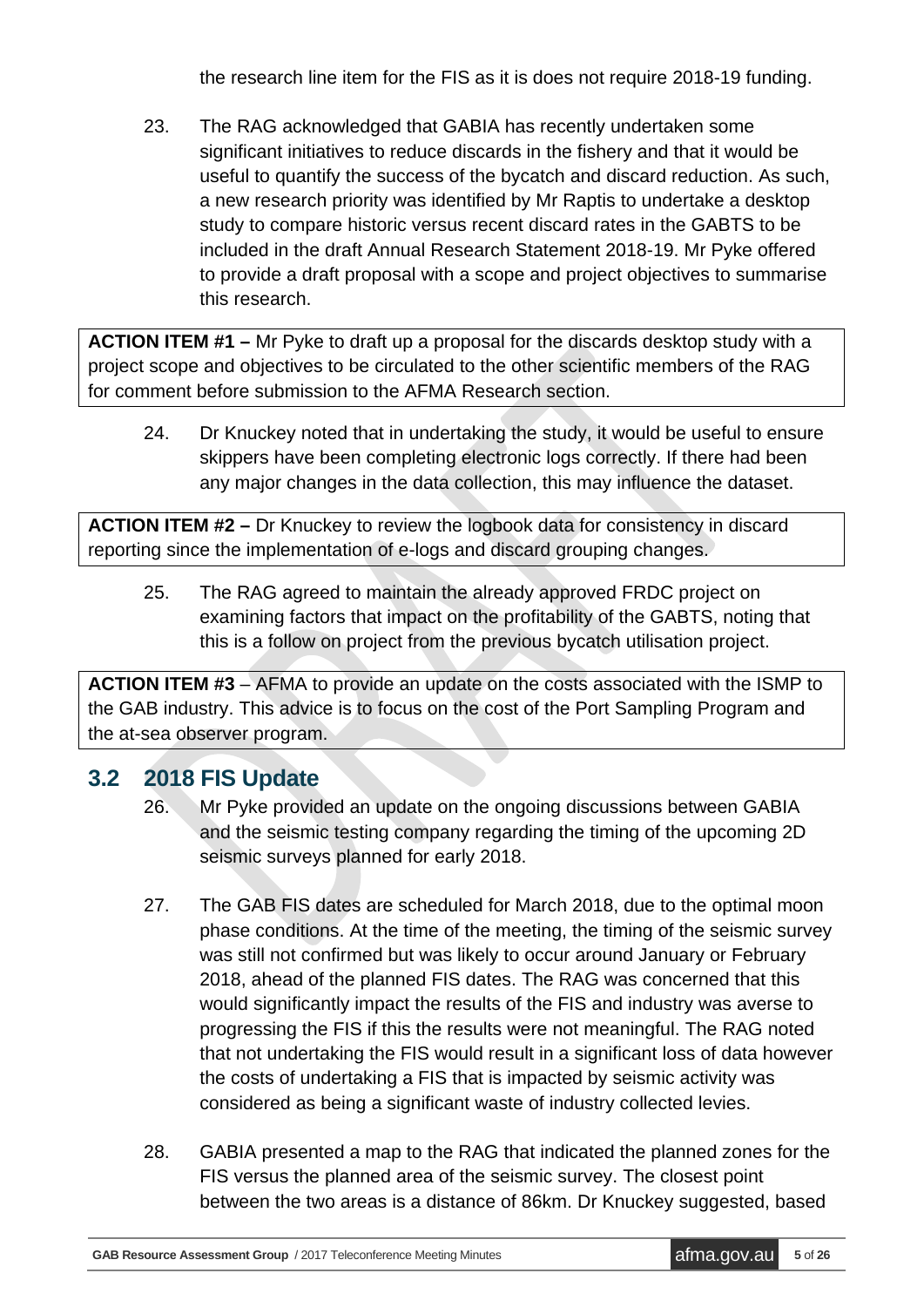on a previous study (not referenced), that seismic survey impacts can have an influence on the behavioural characteristics of fish species at approximately 80-100km. Further details will be discussed at the GABRAG meeting scheduled for November 2017.

- 29. Mr Moore noted that it appears the seismic survey will be occurring largely on the continental slope, while a large part of the FIS trawl shots occur on the continental shelf, potentially reducing the anticipated impacts even further. He also noted that the vast majority of the FIS survey area was in excess of 200km from the planned seismic survey.
- 30. Dr Haddon offered to undertake an analysis of the commercial and FIS catch data trends in response to the 2015 3D seismic surveys. The RAG agreed that this analysis would be extremely useful and that the results should be presented to the November RAG meeting.
- 31. Industry members provide strong advice that they are reluctant to support the FIS if there is risk the seismic work scheduled for the GAB has any impact / influence on the proposed 2018 FIS.

**ACTION ITEM #4** – Dr Malcolm Haddon to undertake an analysis of commercial and FIS data trends in response to the 2015 3D seismic surveys to examine the potential impacts the seismic testing has on fish stocks in the GAB, to be presented at the 2017 November RAG meeting.

- 32. The RAG agreed that GABIA need to continue to progress discussions with the oil companies and the National Offshore Petroleum Safety and Environmental Management Authority (NOPSEMA) to negotiate favourable dates (after the FIS; April 2017) for the seismic surveys, noting that the results from Dr Haddon's analysis may provide additional evidence to use in those discussions.
- 33. GABIA noted that the *FV Silver Phoenix* will be the vessel undertaking the FIS and requested that an additional \$10,000 be added to the FIS budget to account for the construction of new trawl boards to ensure consistency of the equipment used in the FIS. Dr Knuckey added that this is critical to the efficacy of the FIS.

**ACTION ITEM #5** – Mr Pyke to provide AFMA with a written request for an additional \$10,000 to be added to the FIS budget to cover the cost for the purchase of standardised trawl boards before the FIS contract is drafted to avoid a contract variation.

## **3.3 Bycatch and Discarding Workplan**

34. AFMA presented the draft 2017-19 GAB Bycatch and Discarding Workplan, summarising the proposal to include only those action items from the 2014- 16 Workplan that were considered incomplete or ongoing at the time of the final report. This is because an updated ERA is scheduled to take place in early 2018, the results of which will inform a new suite of possible action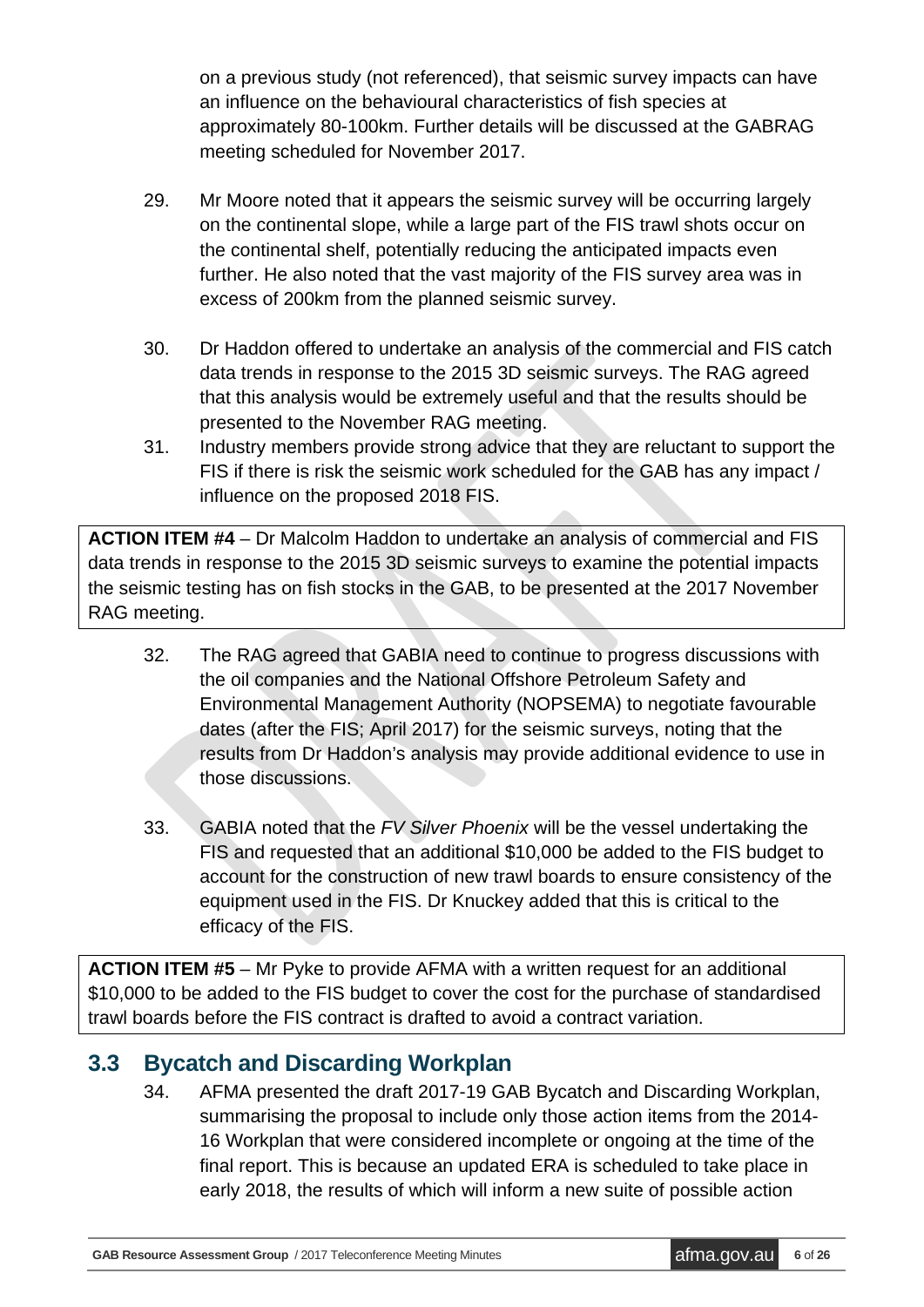items to be incorporated into a revised 2017-19 workplan.

35. The RAG reviewed the four carry over action items in the 2017-19 draft workplan and noted the following points on each item:

#### Action Items 1 and 2

- 36. The RAG considered that action item 1 is no longer required specific port visits by AFMA to undertake a skipper education program. Dr Knuckey suggested that OLRAC could provide some instructional screengrabs from the e-log system to skippers to help them fill out the e-logs correctly.
- 37. Given that action item 2 is in relation to the developing CTS discard reporting strategy, the RAG agreed that the modified action item 1 above be incorporated into a revised action item 2 and that this action item is the only one needing to be carried over to the interim workplan.

**ACTION ITEM #6** – OLRAC to provide some instructional screengrabs to provide GAB skippers on how to complete e-logs with the new discard report changes.

#### Action Items 3 and 4

- 38. The RAG noted that action item 4 on bycatch utilisation was now complete and that the results of the project will be presented by Fishwell Consulting at the November RAG meeting. Dr Knuckey added that action item 3 on zerodiscards was incorporated in to the bycatch utilisation project.
- 39. The RAG agreed that both action items can be removed from the table, and do not need to be carried over to the draft 2017-19 workplan. AFMA agreed to update the 2014-16 workplan final report to reflect this update, as well as amending the title of the report to include Danish seine.

**ACTION ITEM #7** – AFMA to update the Final Report of the 2014-16 GAB Bycatch and Discarding Workplan to reflect the updated outcomes of some actions items, and to amend the title to include Danish seine vessels as well as otter board trawl.

## **4 Review of 2016 Data**

### **4.1 MYTAC analysis update**

- 40. AFMA provided a summary on the latest developments in the new draft approach to monitoring multi-year total allowable catch (MYTAC) species in the SESSF in the years between stock assessments.
- 41. The RAG noted that using the updated decision tree, the Southern and Eastern Scalefish and Shark Fishery Resource Assessment Group (SESSFRAG) determined that neither bight redfish nor deepwater flathead required a review of fishery indicators this year (Table 1).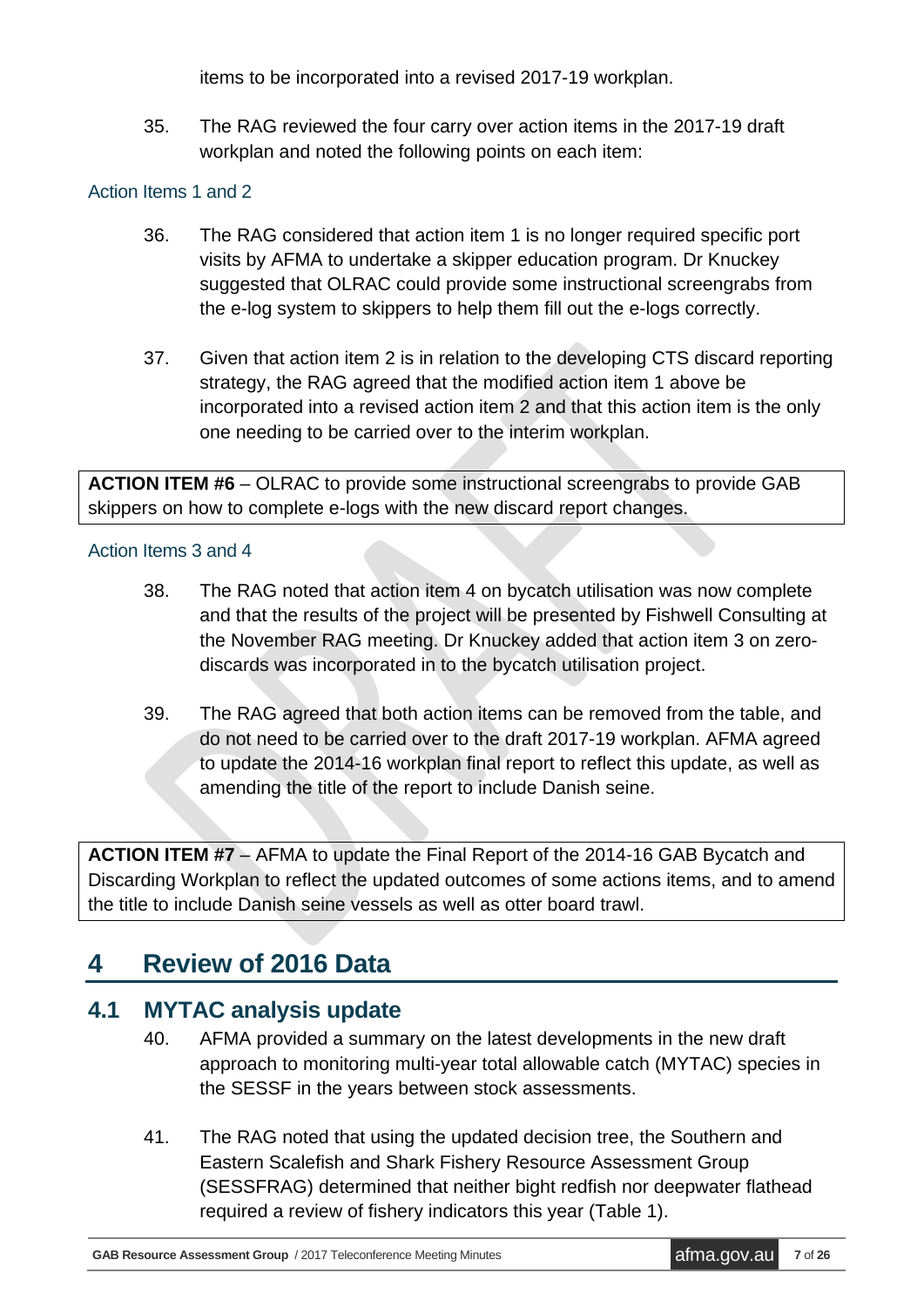**Table 1. Summary results of the MYTAC analysis decision tree on GAB quota species for the 2016-17 season.**

| <b>Decision Tree Rationale</b>               | <b>Bight Redfish</b>            | <b>Deepwater Flathead</b>       |
|----------------------------------------------|---------------------------------|---------------------------------|
| <b>MYTAC</b> stage                           | 2 <sup>nd</sup> of 5 year MYTAC | 1 <sup>st</sup> of 3 year MYTAC |
| <b>Assessment Tier</b>                       | 1                               | 1                               |
| Most recent assessment                       | 2015                            | 2016                            |
| Next scheduled assessment                    | 2020                            | 2019                            |
| Assessed in 2017?                            | <b>No</b>                       | <b>No</b>                       |
| $\leq$ MYTAC Period                          | Yes                             | Yes                             |
| 2016-17 Catch levels relative to<br>TAC <50% | 28%                             | 54%                             |
| Due to operational reasons?                  | Yes                             | n/a                             |
| Long lived species?                          | <b>No</b>                       | <b>No</b>                       |
| Under a rebuilding strategy?                 | <b>No</b>                       | <b>No</b>                       |
| Biomass > TRP?                               | Yes<br>Biomass 63% / TRP<br>41% | Yes<br>Biomass 45% / TRP<br>43% |
| Review of fishery indicators<br>required?    | <b>No</b>                       | <b>No</b>                       |

- 42. AFMA noted that the decision tree is still in draft form and was seeking endorsement from the AFMA Commission at their next meeting to utilise this approach as an interim methodology until Management Strategy Evaluation (MSE) testing can be undertaken on multi-year TACs.
- 43. Mr Moore noted that in theory if a species is well managed it will hover around the target and spend half the time below target, therefore the proposed rules may well trigger a review half the time. Some members of the RAG suggested that an additional decision rule be incorporated to the biomass/TRP indicator to consider how the biomass is tracking (up or down). However, other members of the RAG noted that the decision rule for biomass to be simply 'above' the TRP is already set at a precautionary level and that in the event a species biomass is indicated as being below the TRP, this would only provide some further evidence for investigation into the relevant data for that species. Any additional action would then be discussed by the RAG.
- 44. Dr Knuckey added that the previous breakout rules were becoming too prescriptive and difficult to measure. The new approach is providing more guidance for the RAGs to make informed and streamlined decisions.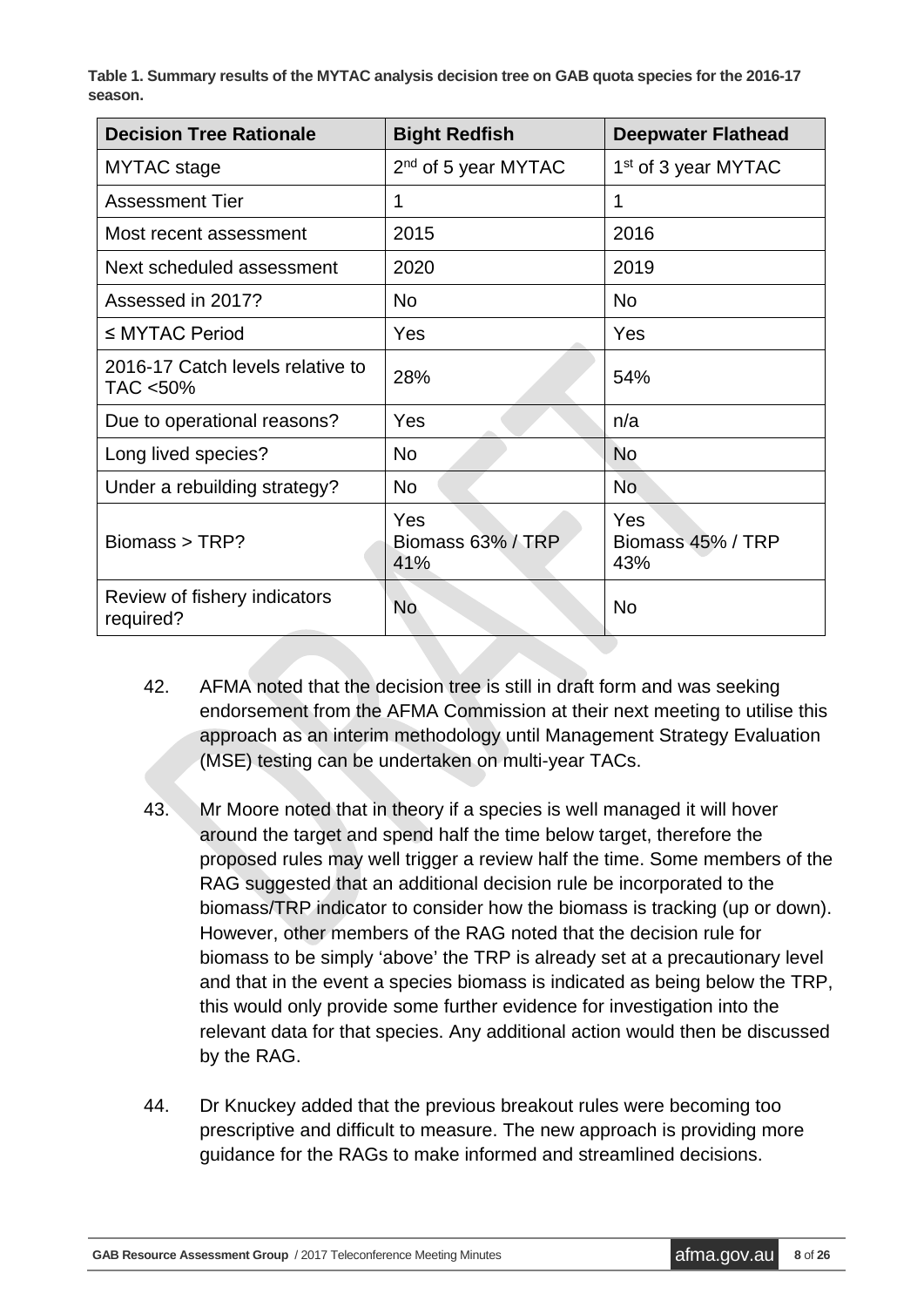45. Industry Members suggested the RAG that decisions in relation to key target species in the GABTF should be made by GABRAG and that decisions in relation to these species are deferred by SESSFRAG in the future.

# **5 Data Collection Update**

### **5.1 SESSF Data Plan**

- 46. AFMA provided a brief update on the development of the draft SESSF Data Plan. The data plan is intended to document relevant information regarding each SESSF quota species with regards to data needs, sources, collection and gaps to support reliable stock assessments.
- 47. Previously, SESSFRAG agreed that the information listed in the appendices would be updated by the relevant RAG following an updated stock assessment for that species.
- 48. The RAG reviewed the appendices for each of the relevant GAB species and provided advice on the data requirements and ISMP collection targets for each.
- 49. Some members of the RAG expressed concern about the apparent low sampling of length frequency data collection in non-observed years. However, the scientific members of the RAG added that the length frequency data is a separate dataset to that of individually measured lengths of fish that have been aged. AFMA added that the two length datasets (frequency and biologicals) need to be sampled on different animals.
- 50. GABIA expressed some concern that the temporal spread of data collection was not occurring through the port sampled data.
- 51. AFMA informed the industry members that while the crew collected data is of a very high standard, there are some minor data gaps still appearing in the data.

**ACTION ITEM #8** – AFMA Observer section to provide regular information and updates to GABIA regarding any issues with crew collected data gaps.

#### Deepwater flathead

52. GABIA stated that the length and biological targets for Bight redfish and deepwater flathead should be the same. There has been no advice tabled to change the targets at this stage

**ACTION ITEM #9** – AFMA Observer section to clarify if the targets for bight redfish and deepwater flathead have previously been identical each year and AFMA management to update the Data Plan accordingly.

#### Western Gemfish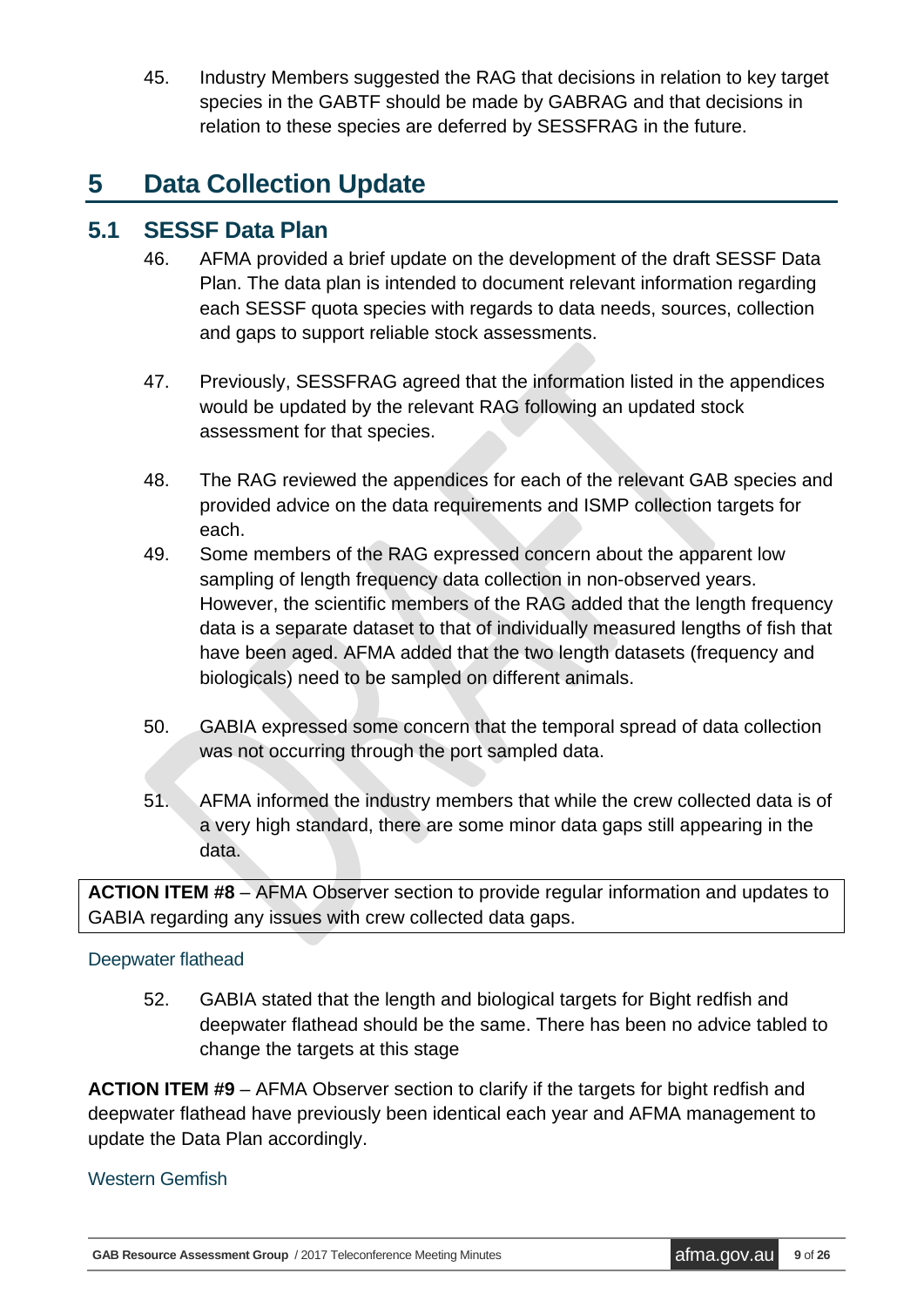53. Dr Haddon informed the RAG that he had been experimenting with using Tier 5 assessment methodology on western gemfish. The RAG agreed this information would be useful to discuss at the November RAG meeting.

**ACTION ITEM #10** – Dr Haddon to provide preliminary results of both a Tier 4 and Tier 5 assessment on western gemfish at the November RAG meeting.

#### Orange Roughy

- 54. The RAG suggested that the GABIA Orange Roughy Research Plan 2016-20 be included as a current collection method in the data plan for the Albany and Esperance zones.
- 55. GABIA noted that the industry association is intending to review the Orange Roughy Research Plan 2016-20 and provide some comments back to AFMA.

**ACTION ITEM #11** – GABIA to provide comments to AFMA on the Orange Roughy Research Plan 2016-20 out of session following a preliminary review of the plan by industry.

- 56. Mr Raptis queried that given a significant amount of data has been collected on orange roughy in the GAB from the research zones, if there would be any consideration given to opening up orange roughy closures. He noted that the southern and western zones are currently being considered with very little data and questioned if the GAB zones will also be considered. AFMA noted that this would be dependent on the RAG considering the data available for conducting an assessment and providing advice on the issue.
- 57. AFMA also noted that a workshop on western orange roughy was held in early 2017 and that the outcomes of that workshop were going to be addressed at the upcoming South East Resource Assessment Group (SERAG) in September.

**ACTION ITEM #12** – Dr Kerrigan to circulate a copy of the western orange roughy outcomes from the March 2017 workshop and the additional outcomes on western orange roughy from the next SERAG meeting to the members of GABRAG for information to be further discussed by GABRAG at the November meeting.

### **5.2 2016 ISMP Summary Report**

- 58. AFMA Assistant Observer Coordinator Nick Mammides provided a brief update on the ISMP port sampled and crew-based sample collections and targets in the GAB to date for 2017.
- 59. The RAG noted the following points: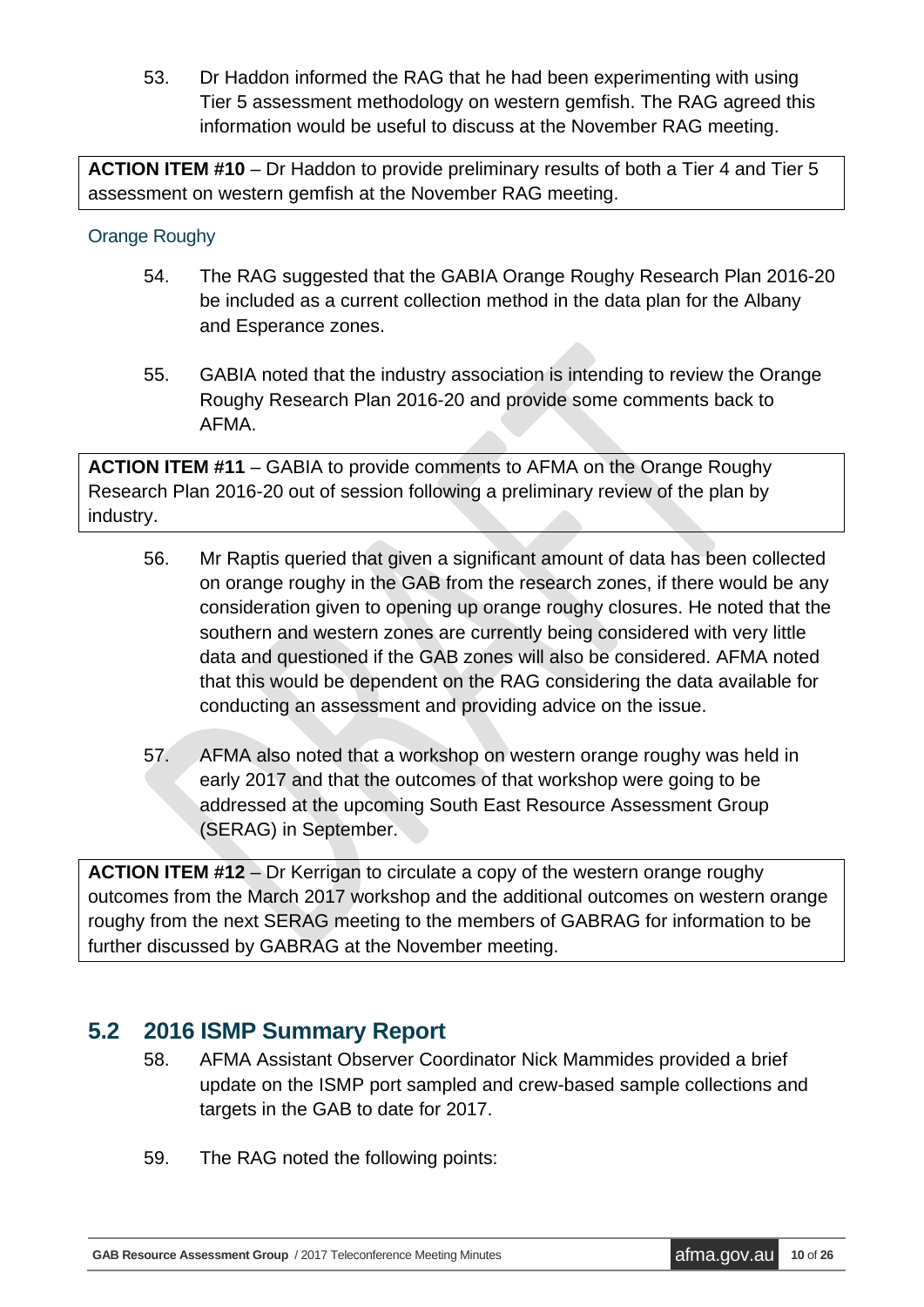- Observers are deployed on boats bi annually in the GAB. 2017 is a year in which observers are not deployed at sea and are supplemented with port sampling and crew based data collection.
- Observer collected lengths have not been a priority this year due to the ample supply of crew collected length data. Bight redfish length data is at 81 per cent of the target, and deepwater flathead length data is at 116 per cent, and blue grenadier biologicals is at 56 per cent noting it is a difficult species to encounter and will be subject to opportunistic sampling noting this does not include a large amount of un-entered data from crew based sampling.
- 60. GABIA questioned if the flathead biological data collection could be reduced if the target has already been reached, however AFMA advised to maintain the current collection plan to ensure the adequate temporal coverage is achieved. Dr Knuckey added that monthly sampling would be adequate, noting the concerns of GABIA on the cost of providing fortnightly data collection.

**ACTION ITEM #13** – AFMA Observer section to examine the current vessel sampling plan for the GABTS and provide advice on an efficient way forward to potentially reduce the frequency of biological data collection without compromising the temporal spread of the data and ensuring the data is collected evenly across different vessels.

61. Dr Haddon and AFMA reminded the RAG that data collection from the Danish seiner *FV Gail Jeanette 3* should be prioritised to capture the selectivity of the vessel with regards to the deepwater flathead stock assessment.

## **6 Other Items**

## **6.1 Market Access into China**

62. Mr Raptis requested the assistance of AFMA with the Department of Foreign Affairs and Trade (DFAT) to investigate the Free Trade Agreement to allow market access of trawl caught species from the GAB into China. Currently, there are several species not included on the list which could be marketed. Mr Raptis will provide the list of species, both approved and non-approved, to AFMA.

**ACTION ITEM #14** – Mr Raptis to provide the current list of approved species into the Chinese market through the Australia/China Free Trade Agreement to Dr Kerrigan.

**ACTION ITEM #15** – Dr Kerrigan to discuss with Dr Nick Rayns, Executive Manager of FMB and DFAT regarding the market access of GABT species to be included in the Australia/China Free Trade Agreement.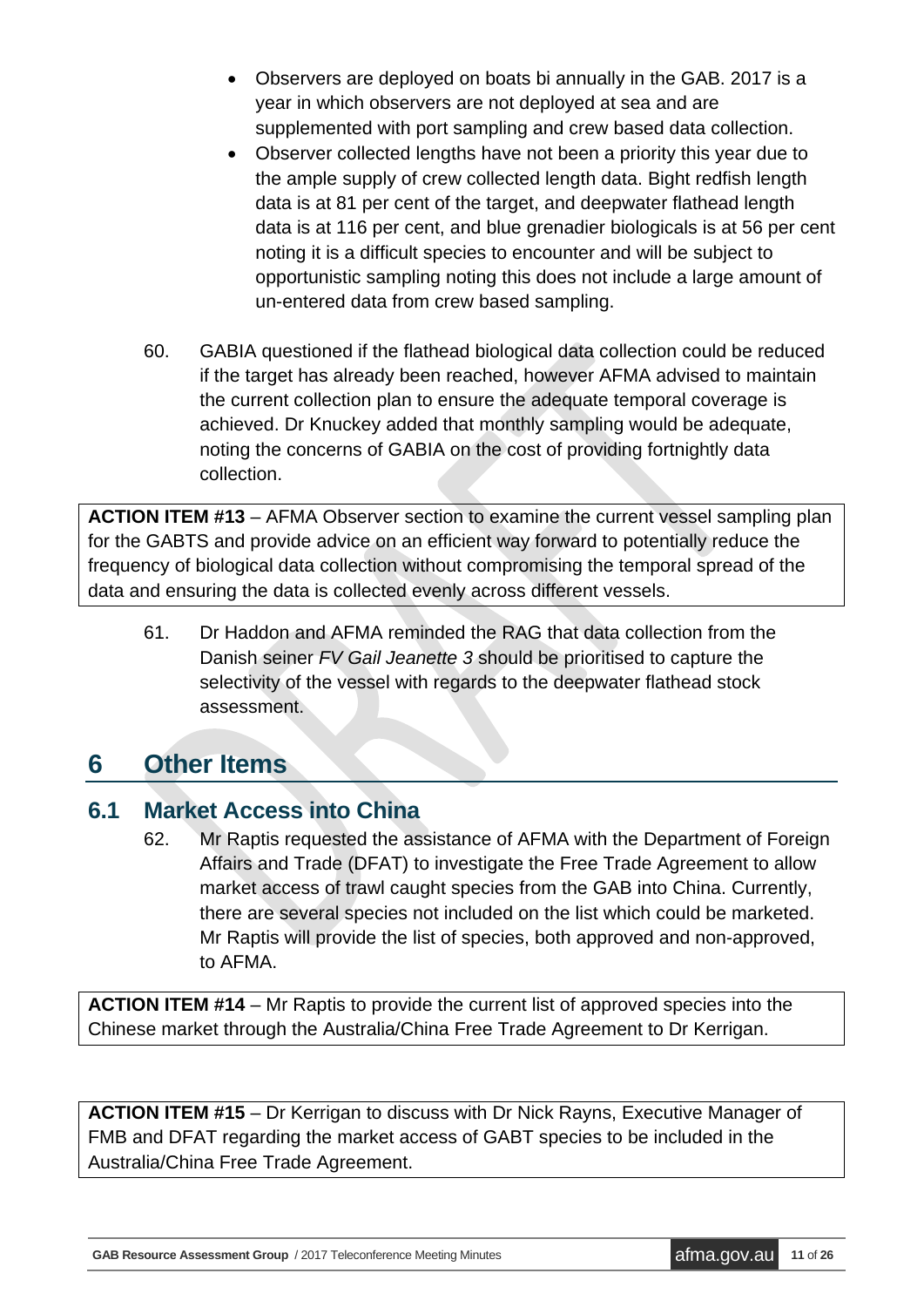## **6.2 Draft Harvest Strategy Policy**

- 63. Due to time restraints, the RAG agreed that the requested discussion on the new draft Harvest Strategy Policy be deferred to the November RAG meeting. AFMA highlighted that it is a very important discussion to be had, that would benefit from a face to face discussion.
- 64. GABIA noted that their greatest concern is that the final outcomes of the policy may have a significant impact on the day to day management and financial viability of the fishery. This includes the categorisation of secondary commercial species and an objective to manage species in this category to an MSY target level. GABIA advised the RAG the potential increase in management costs of those species, which comprise a very small proportion of the gross value production (GVP) for the GABTS. GABIA advised the RAG that the current DRAFT of the Commonwealth Fisheries Harvest Strategy Policy will create a significant cost burden for no material gain in pursuit of the ESD Objective under the FMA 1991.
- 65. Dr Haddon added that CSIRO has also cautioned against the management of secondary species as it is not appropriate for all fisheries, especially lowvalue multi-species fisheries

### **6.3 Cost apportionment of research projects**

- 66. GABIA expressed serious concerns regarding the apportionment of costs to the GAB in certain SESSF research projects. The document referred to was Information Paper 3 – Active Research projects in the SESSF – tabled at SESSFRAG 7 -8 AUG 2017.
- 67. GABIA requested that the 18 per cent share of the \$983,436 total research budget apportioned to the GABTF, under the Stock Assessment for the SESSF 2016-18 be quantified.
- 68. Mr Raptis requested from AFMA an itemisation of costs for the research budget.

**ACTION ITEM #16** – Dr Brigid Kerrigan to provide information on budgets for research in the GAB to GABRAG with an itemisation of costs apportioned to the GABTF under the CSIRO budget for the project titled; Stock Assessment for the SESSF 2016-18

## **7 Next meeting and Close**

- 69. The RAG agreed that the week of the 20 24 November 2017 be blocked out for both the next RAG and MAC meetings.
- 70. AFMA agreed to send out an online Doodle Poll for participants to indicate their preferred availability that week for a one day RAG meeting and one day MAC meeting.
- 71. The RAG agreed that these meetings should be held in Adelaide CBD.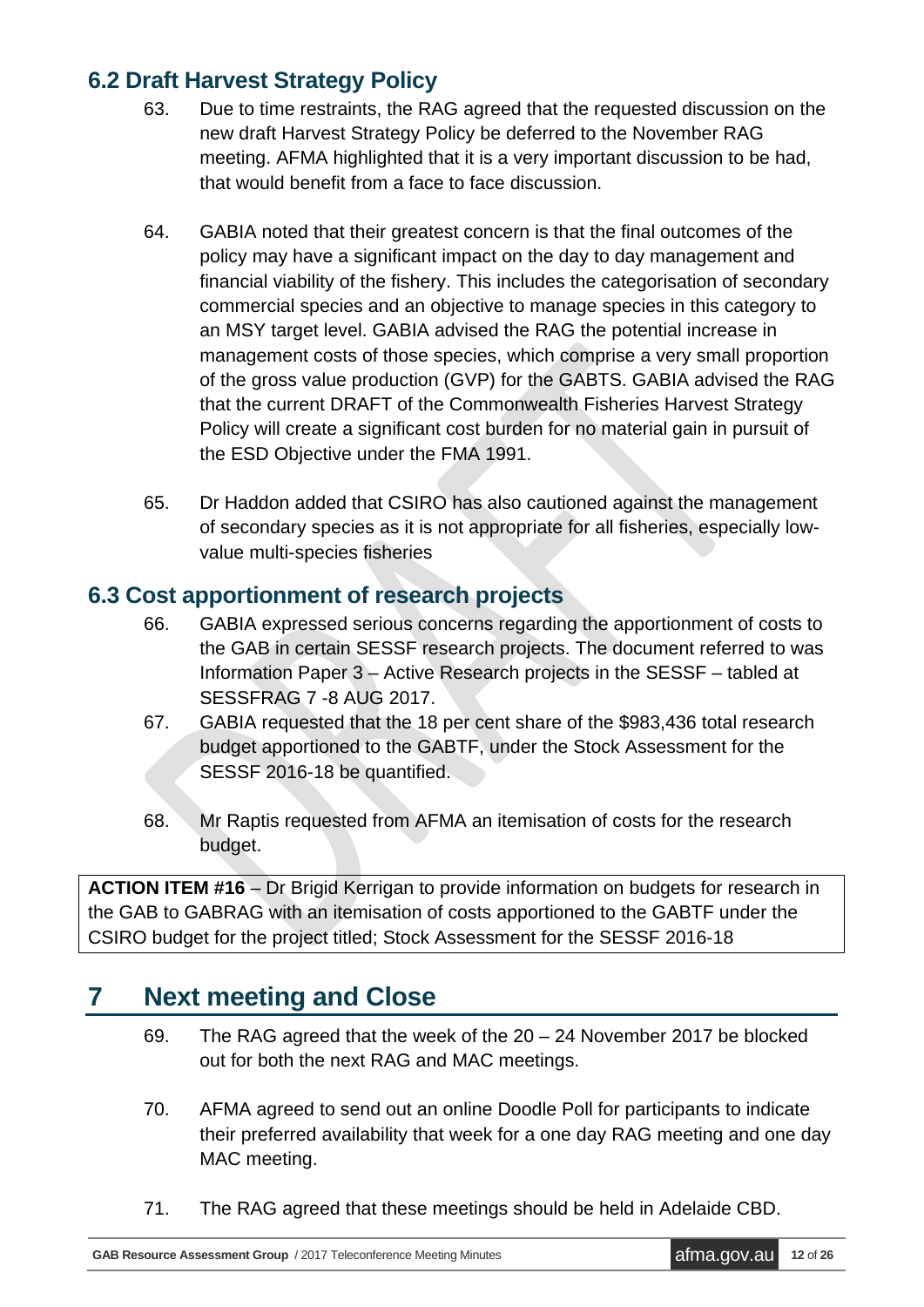**ACTION ITEM #17 –** AFMA to send out an online Doodle Poll for all RAG and MAC participants to indicated their preferred availability for 2 consecutive days for a RAG and MAC meeting in the week of 20-24 November.

The chair closed the meeting at 01.10pm.

## **Attachments**

- 1) List of declared conflicts of interest
- 2) Adopted agenda
- 3) Status of previous action items
- 4) New action items as of end of meeting
- 5) GAB Annual Research Statement 2018-19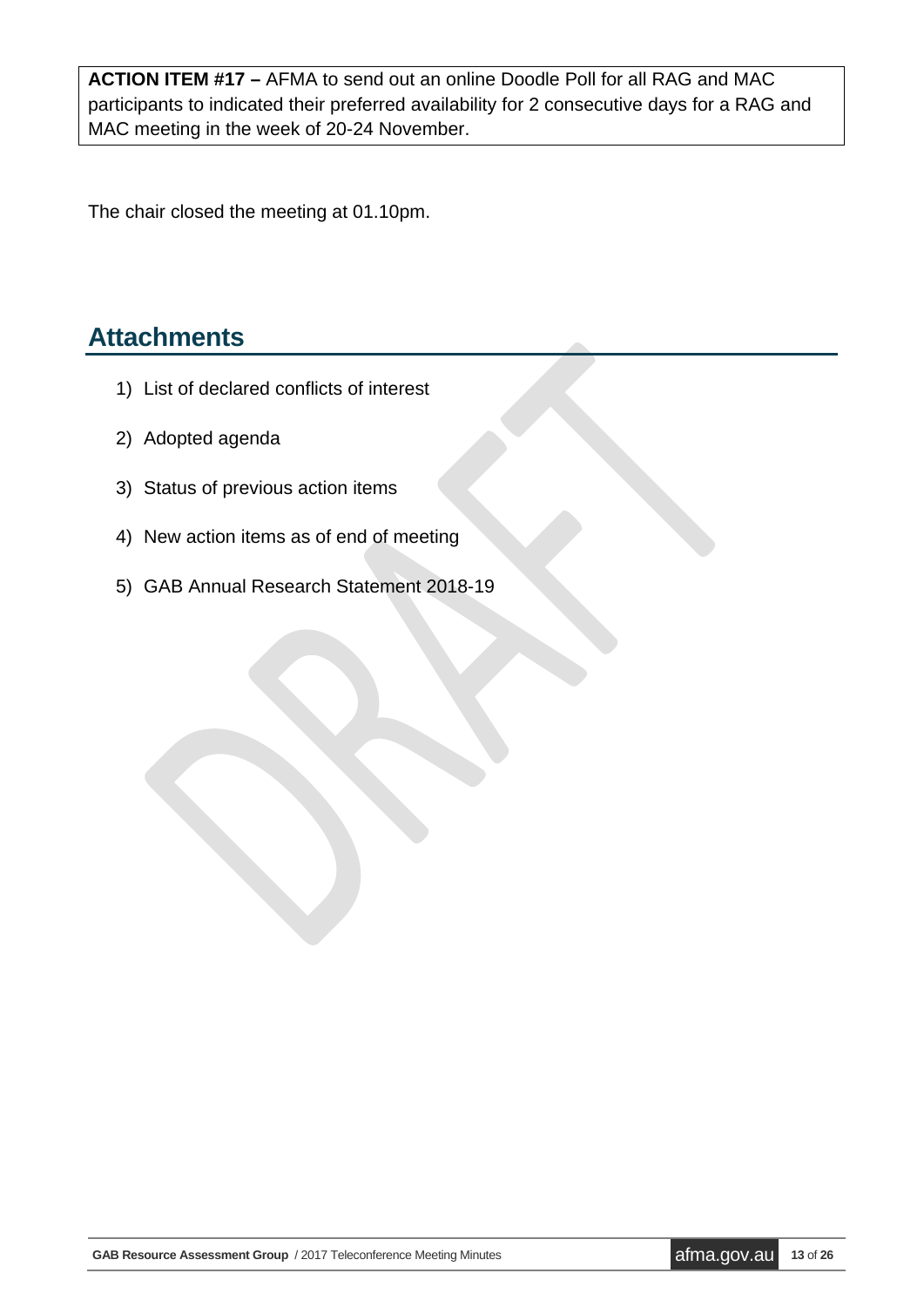# <span id="page-13-0"></span>**Declared Conflicts of Interest**

| <b>Member</b>               | <b>Declared Interest</b>                                                                                                                                                                                                                                                                                                                                                                                                                                                             |  |  |
|-----------------------------|--------------------------------------------------------------------------------------------------------------------------------------------------------------------------------------------------------------------------------------------------------------------------------------------------------------------------------------------------------------------------------------------------------------------------------------------------------------------------------------|--|--|
| Mr Lance Lloyd              | <b>GABRAG Chair. Member of GABMAC and SESSFRAG.</b><br>Director; Lloyd Environmental Pty Ltd.<br>Research Fellow; Federation University Australia                                                                                                                                                                                                                                                                                                                                    |  |  |
| Dr Malcolm Haddon           | CSIRO stock assessment scientist.<br>Member of GABRAG, Northern Prawn RAG and sub-Antarctic RAG<br>and MAC.                                                                                                                                                                                                                                                                                                                                                                          |  |  |
| Mr Andy Moore               | GABRAG Scientific Member. Employed by ABARES - Interest in<br>sources of funding for research purposes, involved in the Gemfish<br>stock structure project and the Western gemfish Tier 1 assessment,<br>no personal pecuniary interest. Senior Fellow at University of<br>Queensland.                                                                                                                                                                                               |  |  |
| Mr Jim Raptis               | <b>GABRAG Industry Member</b><br>GAB boat and quota SFR holder.                                                                                                                                                                                                                                                                                                                                                                                                                      |  |  |
| Mr Christian Pyke           | Great Australian Bight Industry Association (GABIA) Executive Officer;<br>Industry member on GABRAG & GABMAC; GABIA receives funding<br>from various bodies to complete projects; Provision of independent<br>consultancy service to Australian seafood industry; Managing Director<br>of Fisheries Asset Brokers; No pecuniary interest.                                                                                                                                            |  |  |
| Professor John Tisdell      | Economics member of GABRAG.                                                                                                                                                                                                                                                                                                                                                                                                                                                          |  |  |
| Dr Brigid Kerrigan          | AFMA, Trawl Manager, Coral Sea Fishery Manager. No interest,<br>pecuniary or otherwise.                                                                                                                                                                                                                                                                                                                                                                                              |  |  |
| Miss Georgia Langdon        | AFMA, Executive Officer of SESSF RAG. No interest, pecuniary or<br>otherwise.                                                                                                                                                                                                                                                                                                                                                                                                        |  |  |
| <b>Invited Participants</b> | <b>Declared Interest</b>                                                                                                                                                                                                                                                                                                                                                                                                                                                             |  |  |
| Ms Marcia Valente           | Industry member                                                                                                                                                                                                                                                                                                                                                                                                                                                                      |  |  |
| Dr Ian Knuckey              | Director Fishwell Consulting Pty Ltd; Involved in -Fishery Independent<br>Survey (FIS) SESSF and GAB; Range of research interests in relation<br>to South East fisheries including the GABTF, SESSF and auto-longline<br>sector. Agent for Olfish Electronic Logbooks; NPF RAG Chair,<br>Scientific member on NORMAC Member on Scallop MAC and<br>SquidMAC; Provides research advice to various industry associations:<br>SETFIA, GABIA and SSIA; PI of GABTS profitability project. |  |  |
| <b>Observers</b>            |                                                                                                                                                                                                                                                                                                                                                                                                                                                                                      |  |  |
| Mr Nick Mammides            | Assistant observer coordinator at AFMA, no interest, pecuniary or<br>otherwise.                                                                                                                                                                                                                                                                                                                                                                                                      |  |  |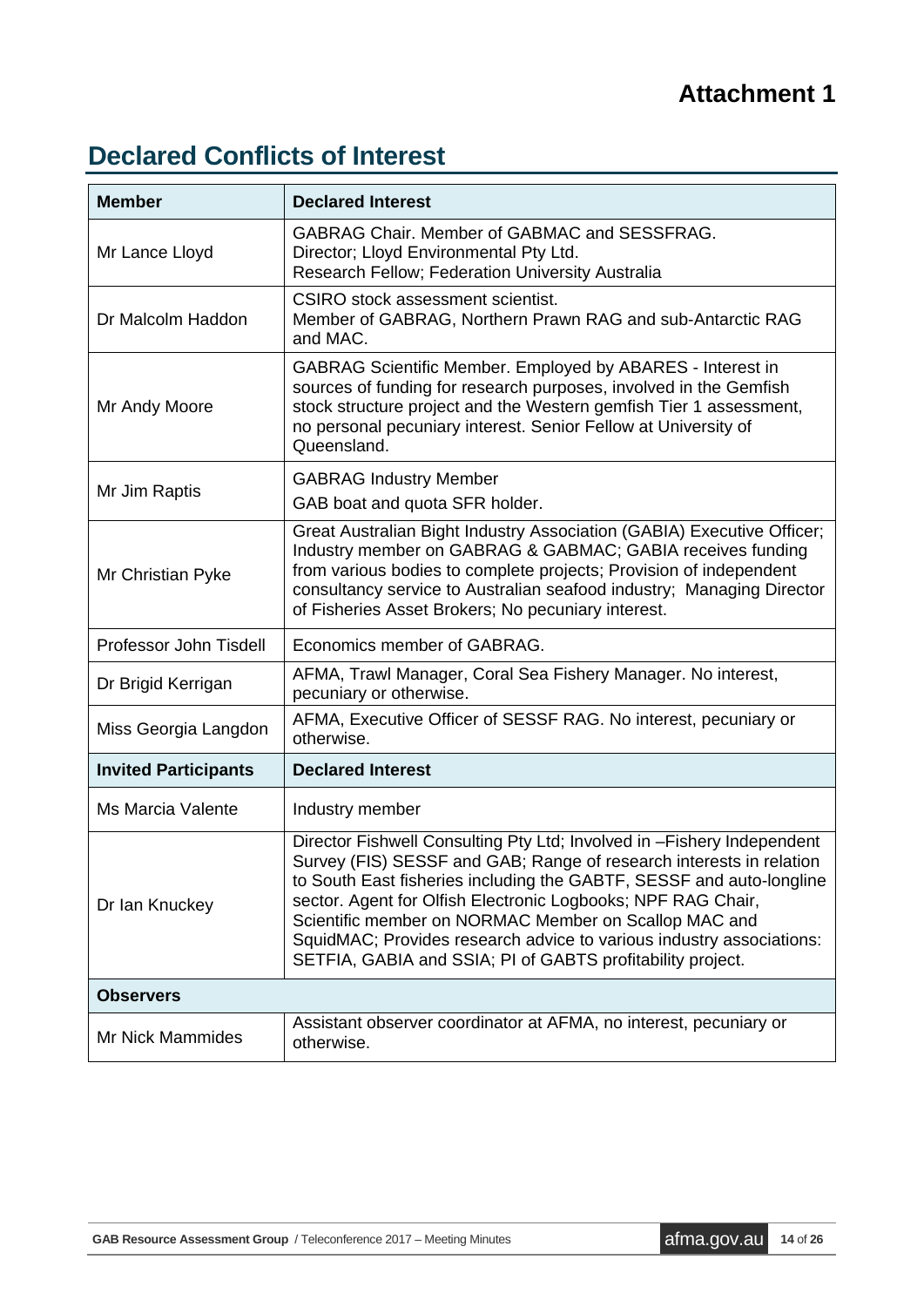## **Attachment 2**

# <span id="page-14-0"></span>**Adopted Agenda**

| <b>Date</b> | 29 August 2017                                                                                                                                                                                                                                                                                         | <b>Location</b> | Teleconference                                  |                        |  |  |  |
|-------------|--------------------------------------------------------------------------------------------------------------------------------------------------------------------------------------------------------------------------------------------------------------------------------------------------------|-----------------|-------------------------------------------------|------------------------|--|--|--|
| <b>Time</b> | 10:00 am Canberra time                                                                                                                                                                                                                                                                                 | <b>Chair</b>    | Lance Lloyd                                     |                        |  |  |  |
|             | <b>Agenda item</b>                                                                                                                                                                                                                                                                                     |                 | <b>Speaker</b>                                  | <b>Indicative Time</b> |  |  |  |
|             | 1. Preliminaries                                                                                                                                                                                                                                                                                       |                 |                                                 |                        |  |  |  |
|             | 1.1. Welcome, introductions and apologies<br>1.2. Declarations of interest<br>1.3. Adoption of agenda<br>1.4. Actions arising from previous meeting(s) (paper)<br>The Executive Officer will briefly present on the status of outstanding<br>action items arising from previous meetings by exception. |                 | Chair<br>All members<br>Chair<br><b>AFMA</b>    | 15 minutes             |  |  |  |
|             | 2. Management                                                                                                                                                                                                                                                                                          |                 |                                                 |                        |  |  |  |
|             | 2.1<br>Manager's update<br>Brigid Kerrigan to provide the meeting with a verbal update on the GAB<br>management arrangements and fishery since the last GABRAG meeting.<br>2.2 Industry update<br>Christian Pyke as Executive Officer of GABIA will provide an update on<br>the GAB fishery.           |                 | <b>Brigid Kerrigan</b><br><b>Christian Pyke</b> | 5 minutes<br>5 minutes |  |  |  |
| 3.          | <b>Research</b>                                                                                                                                                                                                                                                                                        |                 |                                                 |                        |  |  |  |
|             | 3.1<br>Annual Research Statement 2018-19 (paper)<br>The RAG is invited to ask questions and provide comment on the draft                                                                                                                                                                               |                 | <b>AFMA/GABIA</b>                               | 30 minutes             |  |  |  |
|             | GAB Annual Research Statement with regards to research priorities.<br>3.2 2018 FIS update                                                                                                                                                                                                              |                 | <b>GABIA/AFMA</b>                               | 10 minutes             |  |  |  |
|             | AFMA and GABIA will provide a brief update on the status and progress<br>of the 2018 FIS.<br>3.3 Bycatch and Discarding Workplan (paper)<br>The RAG is invited to provide comment on the draft GAB Bycatch and<br>Discarding Workplan for 2017-19.                                                     |                 | <b>AFMA</b>                                     | 10 minutes             |  |  |  |
|             | 4. Review of 2016 Data                                                                                                                                                                                                                                                                                 |                 |                                                 |                        |  |  |  |
|             | MYTAC Analysis (breakout rules) update (paper)<br>4.1<br>AFMA will provide an update on the new approach to monitoring MYTAC<br>species.                                                                                                                                                               |                 | <b>AFMA</b>                                     | 10 minutes             |  |  |  |
|             | 5. Data collection/requirements updates                                                                                                                                                                                                                                                                |                 |                                                 |                        |  |  |  |
|             | SESSF Data Plan - GAB only<br>5.1<br>5.2 2016 ISMP Summary Report - GAB only<br>AFMA will provide a brief update on the SESSF Data Plan and 2016                                                                                                                                                       |                 | <b>AFMA</b>                                     | 10 minutes             |  |  |  |
|             | <b>ISMP Summary Report (GAB only)</b>                                                                                                                                                                                                                                                                  |                 |                                                 |                        |  |  |  |
| 6. .        | <b>Other Items</b>                                                                                                                                                                                                                                                                                     |                 |                                                 |                        |  |  |  |
|             | 6.1<br><b>Draft Harvest Strategy Policy</b><br>China/Australia free trade agreement<br>6.2<br>Budget apportionment in research projects<br>6.3                                                                                                                                                         |                 | Chair                                           | 10 minutes             |  |  |  |
|             | 7. Close of Meeting                                                                                                                                                                                                                                                                                    |                 |                                                 |                        |  |  |  |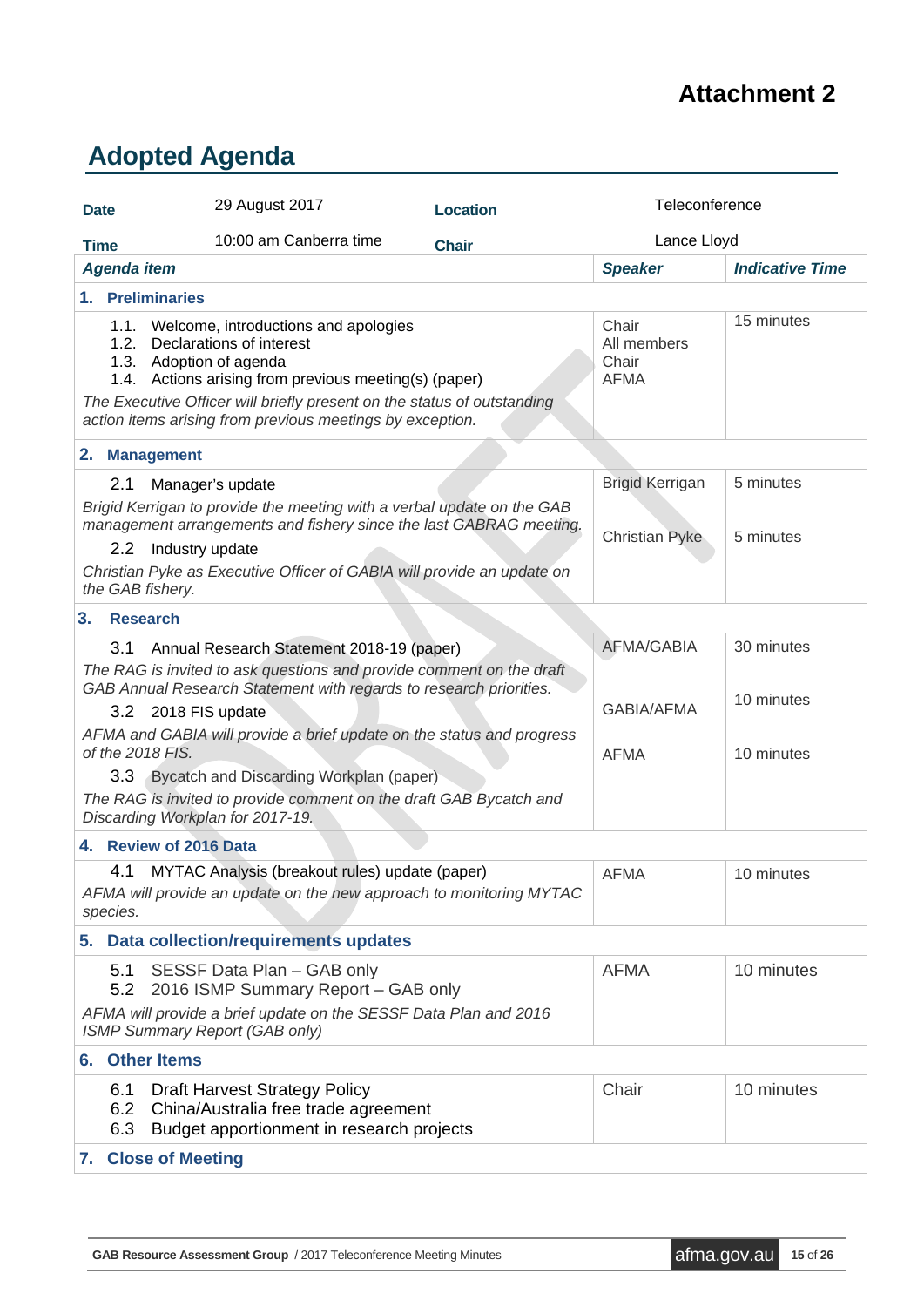| <b>Date</b>                                                                          | 29 August 2017<br>Location           |  | Teleconference |           |
|--------------------------------------------------------------------------------------|--------------------------------------|--|----------------|-----------|
|                                                                                      | Discussion of next meeting and close |  | Chair          | 2 minutes |
| The RAG will agree to dates for the next GABRAG meeting, scheduled for November 2017 |                                      |  |                |           |

**GAB Resource Assessment Group** / 2017 Teleconference Meeting Minutes **afma.gov.au** 16 of 26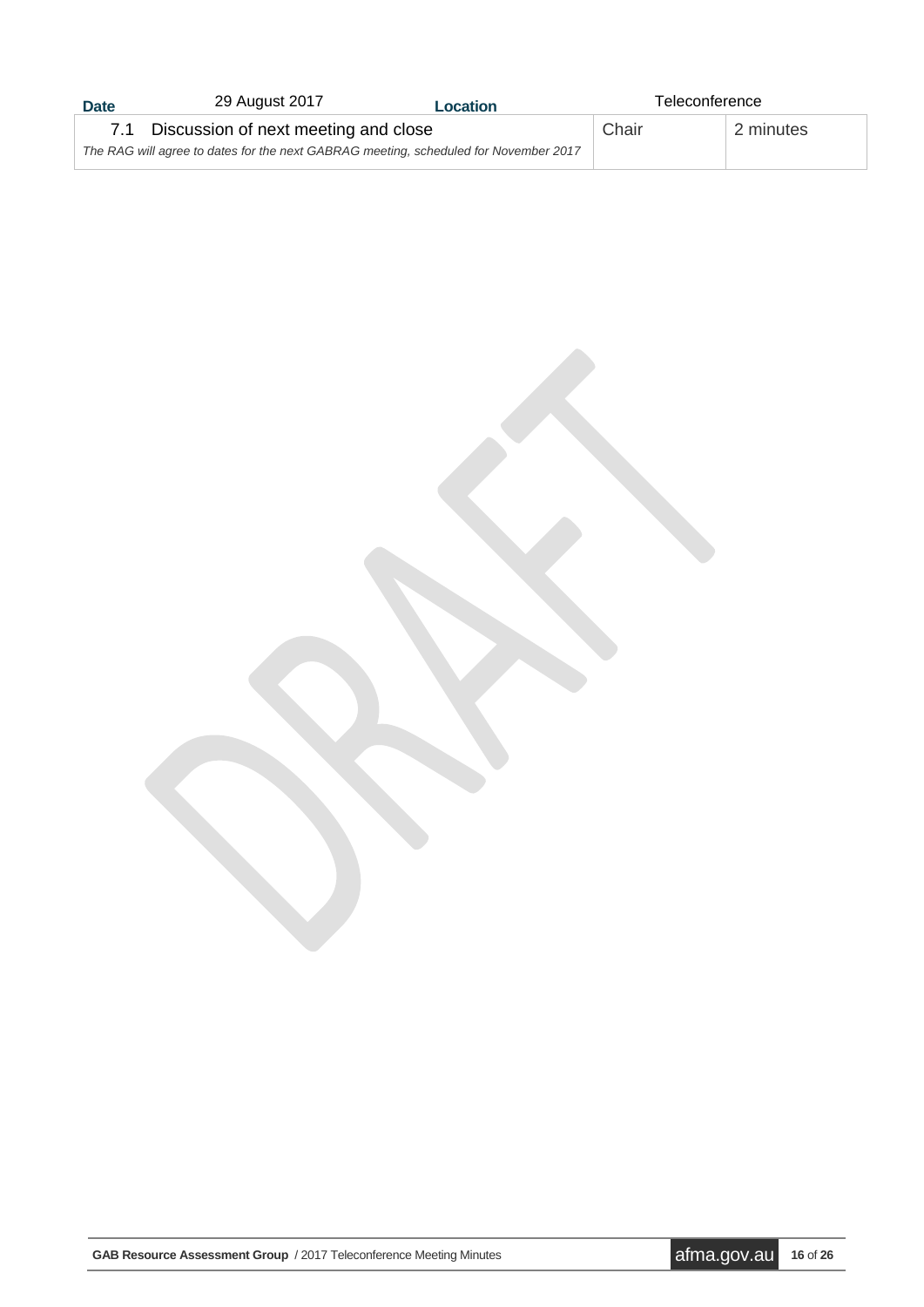# **Status of Previous Action Items**

|                | <b>ACTION ITEMS CARRIED OVER FROM OCTOBER MEETING 2015</b>        |                     |                                                                                                                     |                                                 |                                                      |                                                                  |                                                         |
|----------------|-------------------------------------------------------------------|---------------------|---------------------------------------------------------------------------------------------------------------------|-------------------------------------------------|------------------------------------------------------|------------------------------------------------------------------|---------------------------------------------------------|
| Prev<br>No.    | Agenda<br><b>Date</b>                                             | <b>Item/Meeting</b> | <b>Action Item</b>                                                                                                  | Agency/<br><b>Person</b>                        | <b>Timeframe</b>                                     | <b>Progress as of Dec Meeting</b><br>2016                        | <b>Progress as of Aug</b><br><b>Teleconference 2017</b> |
| 1              |                                                                   | 2.2 / Dec 2015      | Dr Knuckey to send Mr<br>Raptis some literature<br>on plate counts.                                                 | Dr Ian Knuckey                                  | Not defined                                          | Not complete. AFMA to follow<br>up with Dr Knuckey.              | Complete.                                               |
|                |                                                                   |                     |                                                                                                                     |                                                 |                                                      | <b>ACTION ITEMS CARRIED OVER FROM NOVEMBER MEETING 2015</b>      |                                                         |
| 3              | Nov 2015                                                          |                     | Andy Moore and<br>Malcolm Haddon to<br>assist Jeff Moore in<br>applying for FRDC<br>funding to run a FIS in<br>2016 | Andy Moore,<br>Malcolm<br>Haddon, Jeff<br>Moore | Not defined                                          | Ongoing because FIS did not<br>proceed in 2016                   | Complete.<br>FIS is to go ahead in 2018.                |
|                |                                                                   |                     |                                                                                                                     |                                                 |                                                      | <b>ACTION ITEMS EMERGING FROM THE NOVEMBER MEETING 2016</b>      |                                                         |
| No.            | Agend<br>a Item/<br><b>Action Item</b><br><b>Meetin</b><br>g Date |                     | Agency/<br><b>Person</b>                                                                                            | <b>Timeframe</b>                                | <b>Progress as of Dec RAG</b><br><b>Meeting 2016</b> | <b>Progress as of Aug</b><br><b>Teleconference 2017</b>          |                                                         |
| $\overline{1}$ | 1.4/<br>Nov<br>2016                                               | Ageing Services.    | AFMA and Dr Knuckey to transfer<br>of orange roughy otoliths from<br>2006 onwards from Fishwell to Fish             | AFMA and Dr<br>Knuckey                          |                                                      | Underway. GABIA have<br>contacted Kyne Krusic-Golub<br>from FAS. | Related to SESSFRAG - need<br>costings from Kyne        |
| $\overline{2}$ | 2.1/<br>Nov<br>2016                                               |                     | Recognising the quantity and<br>quality of crew collected data, the<br>RAG recommended the Chair write              | AFMA and<br><b>GABRAG Chair</b>                 | No defined.                                          | Not yet complete.                                                | Complete - mid December<br>2016.                        |

<span id="page-16-0"></span>

| <b>GAB Resource Assessment Group</b> / 2017 Teleconference Meeting Minutes | atma.gov.au | 17 of 26 |
|----------------------------------------------------------------------------|-------------|----------|
|----------------------------------------------------------------------------|-------------|----------|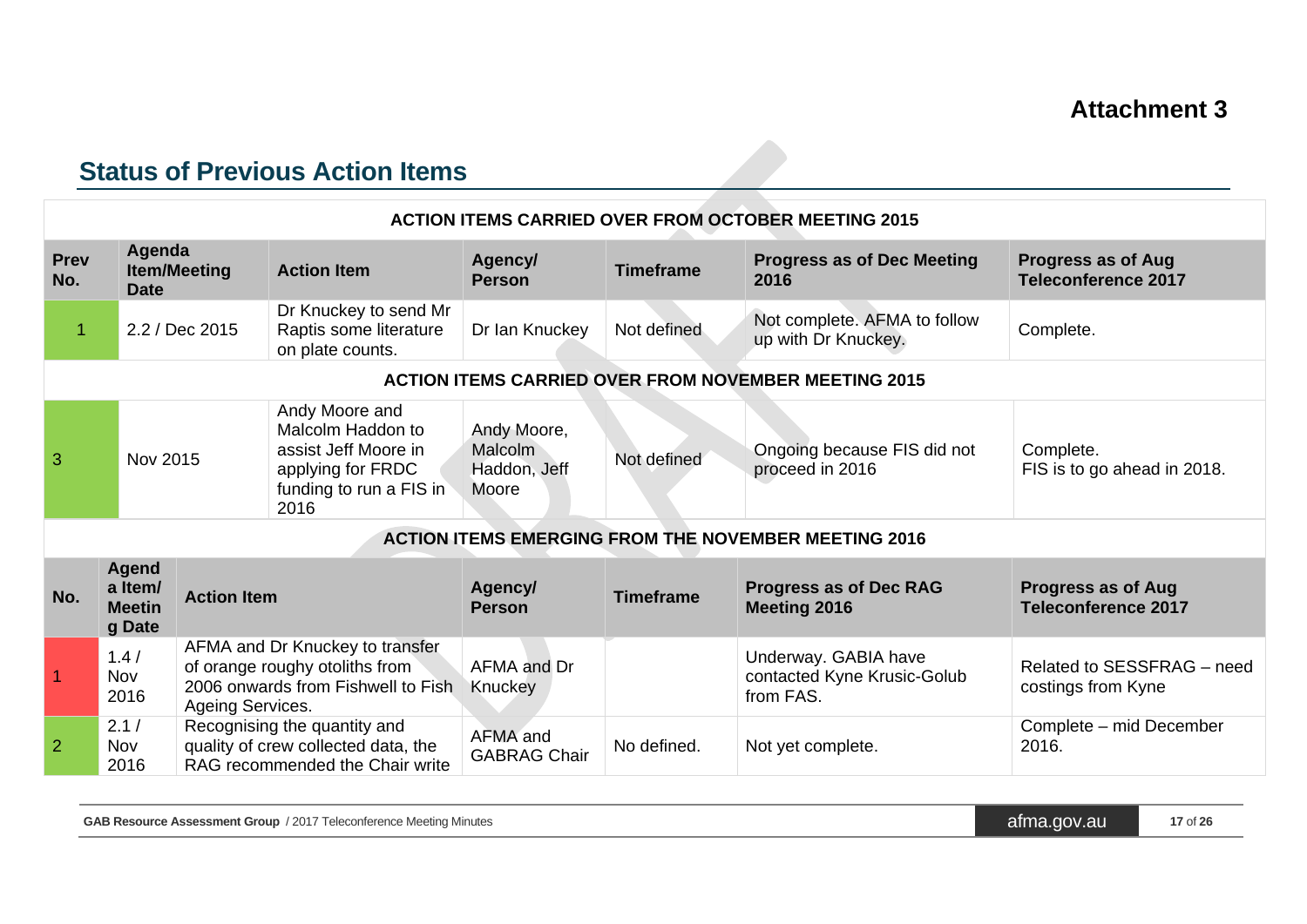|                |                     | to vessel skippers to congratulate<br>skippers on the program and<br>encourage their continued<br>participation.                                                                                                                                                                                                                                                                                                       |                             |                                                                                 | Lance Lloyd has provided a<br>copy of the letter that was<br>issued.                                                              |
|----------------|---------------------|------------------------------------------------------------------------------------------------------------------------------------------------------------------------------------------------------------------------------------------------------------------------------------------------------------------------------------------------------------------------------------------------------------------------|-----------------------------|---------------------------------------------------------------------------------|-----------------------------------------------------------------------------------------------------------------------------------|
| $\overline{3}$ | 2.1/<br>Nov<br>2016 | AFMA to review crew collected<br>data annually and present findings<br>to GABRAG                                                                                                                                                                                                                                                                                                                                       | <b>AFMA</b><br>Management   | No comment                                                                      | Will be presented/discussed at<br>the November RAG                                                                                |
| $\overline{4}$ | 2.1/<br>Nov<br>2016 | AFMA to provide quarterly reports<br>to skippers on data collected under<br>the crew collection program.                                                                                                                                                                                                                                                                                                               | <b>AFMA</b><br>observers    | No comment                                                                      | <b>Suggested that GABIA</b><br>undertake this responsibility<br>using data provided by AFMA<br>from action item above (3)         |
| 10             | 4 / Nov<br>2016     | Dr Haddon, assisted by industry<br>where necessary, to investigate<br>why 2014-15 crew collected data<br>includes smaller deepwater<br>flathead and provide advice to<br>GABRAG at the next meeting. If Dr<br>Haddon, is unable to resolve the<br>reasons for the atypical distribution<br>then these data are not be included<br>in the assessment. In any case,<br>these data to be used in sensitivity<br>analysis. | Dr Malcolm<br>Haddon / AFMA | Underway. Possibly due to<br>incorrect measurements. Dr<br>Haddon will explore. | Legit fish or due to data entry<br>errors?                                                                                        |
| 11             | 4/Nov<br>2016       | AFMA to investigate whether there<br>are any data entry or recording<br>errors for the 2014-15 crew<br>collected data for deepwater<br>flathead.                                                                                                                                                                                                                                                                       | <b>AFMA</b>                 | Underway.                                                                       | Errors have been corrected -<br>need to understand what<br>happens to this data once<br>entered - transferred to<br><b>CSIRO?</b> |

| <b>GAB Resource Assessment Group</b> / 2017 Teleconference Meeting Minutes | atma.gov.au | 18 of 26 |
|----------------------------------------------------------------------------|-------------|----------|
|----------------------------------------------------------------------------|-------------|----------|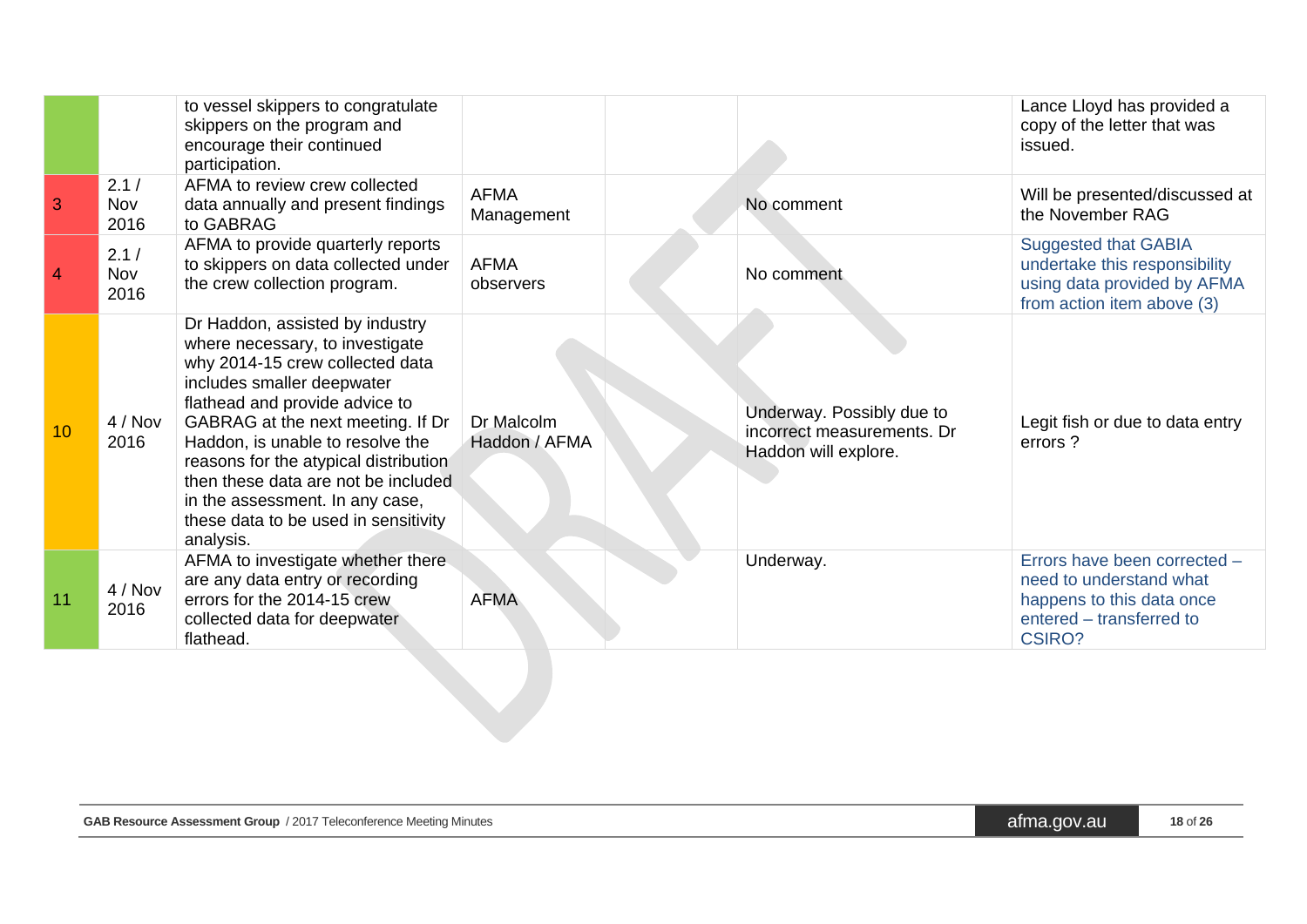|                 | <b>ACTION ITEMS EMERGING FROM THE DECEMBER MEETING 2016</b> |                                                                                                                                                                                         |                                |                                          |                                                                                                                                                                                                                   |  |
|-----------------|-------------------------------------------------------------|-----------------------------------------------------------------------------------------------------------------------------------------------------------------------------------------|--------------------------------|------------------------------------------|-------------------------------------------------------------------------------------------------------------------------------------------------------------------------------------------------------------------|--|
| No.             | Agenda Item/<br><b>Meeting Date</b>                         | <b>Action Item</b>                                                                                                                                                                      | <b>Agency/Person</b>           | <b>Timeframe</b>                         | <b>Progress as of Aug</b><br><b>Teleconference 2017</b>                                                                                                                                                           |  |
|                 | 2 / Dec 2016                                                | Provide AFMA and CSIRO information<br>on the locality of the seismic surveys<br>during the 2014/15 Fishery<br>Independent Survey to assess the<br>possible impact on FIS CPUE.          | <b>Christian Pyke</b>          | As soon as possible                      | <b>Matt Koopman of Fishwell</b><br>Consulting has completed this<br>analysis upon the request of<br>GABIA which has been provided<br>to both AFMA and CSIRO.<br>(ask for Map to be included in<br>meeting record) |  |
| $\overline{2}$  | 2 / Dec 2016                                                | Investigate whether the annual<br>variability seen between commercial<br>and FIS deepwater flathead CPUE<br>estimates are also seen during the<br>months in which the FIS is conducted. | Dr Haddon                      | As soon as possible                      | Complete.                                                                                                                                                                                                         |  |
| 3               | 4 / Dec 2016                                                | CSIRO to ensure that eastern and<br>western gemfish ISMP data are<br>correctly identified and separated in the<br>data summary, including zones within<br>the west.                     | CSIRO, Dr Haddon               | Before drafting the<br>2017 data summary | East and West have been<br>separated but Zones in the west<br>For Western Gemfish catches<br>restricted to log-book data.                                                                                         |  |
| 4               | 4 / Dec 2016                                                | Investigate the proportion of western<br>gemfish discarded as whole shots to<br>inform the CPUE standardization.                                                                        | <b>AFMA/CSIRO</b>              | Before 2017 CPUE<br>standardization      | Still being considered; it may be<br>biased as it is difficult to separate<br>out changed behaviour when<br>observers on board.                                                                                   |  |
| 5               | 4 / Dec 2016                                                | AFMA to engage with industry to<br>address the issue of high discard rates<br>of western gemfish.                                                                                       | <b>AFMA</b>                    | As soon as possible                      | Need to start                                                                                                                                                                                                     |  |
| $6\phantom{1}6$ | 4 / Dec 2016                                                | AFMA and GABIA to review GABTF<br>development strategy species triggers<br>for western gemfish in the SESSF<br>Harvest Strategy Framework.                                              | <b>AFMA/GABIA</b>              | Prior to 2017/18<br>season               | To be examined over the course<br>of the 2017-18 season                                                                                                                                                           |  |
| $\overline{7}$  | 4 / Dec 2016                                                | AFMA to form a sub-committee to<br>establish data requirements for                                                                                                                      | ABARES, GABIA<br>SETFIA, AFMA. | As soon as possible                      | This information will be captured<br>in the SESSF Data Plan.                                                                                                                                                      |  |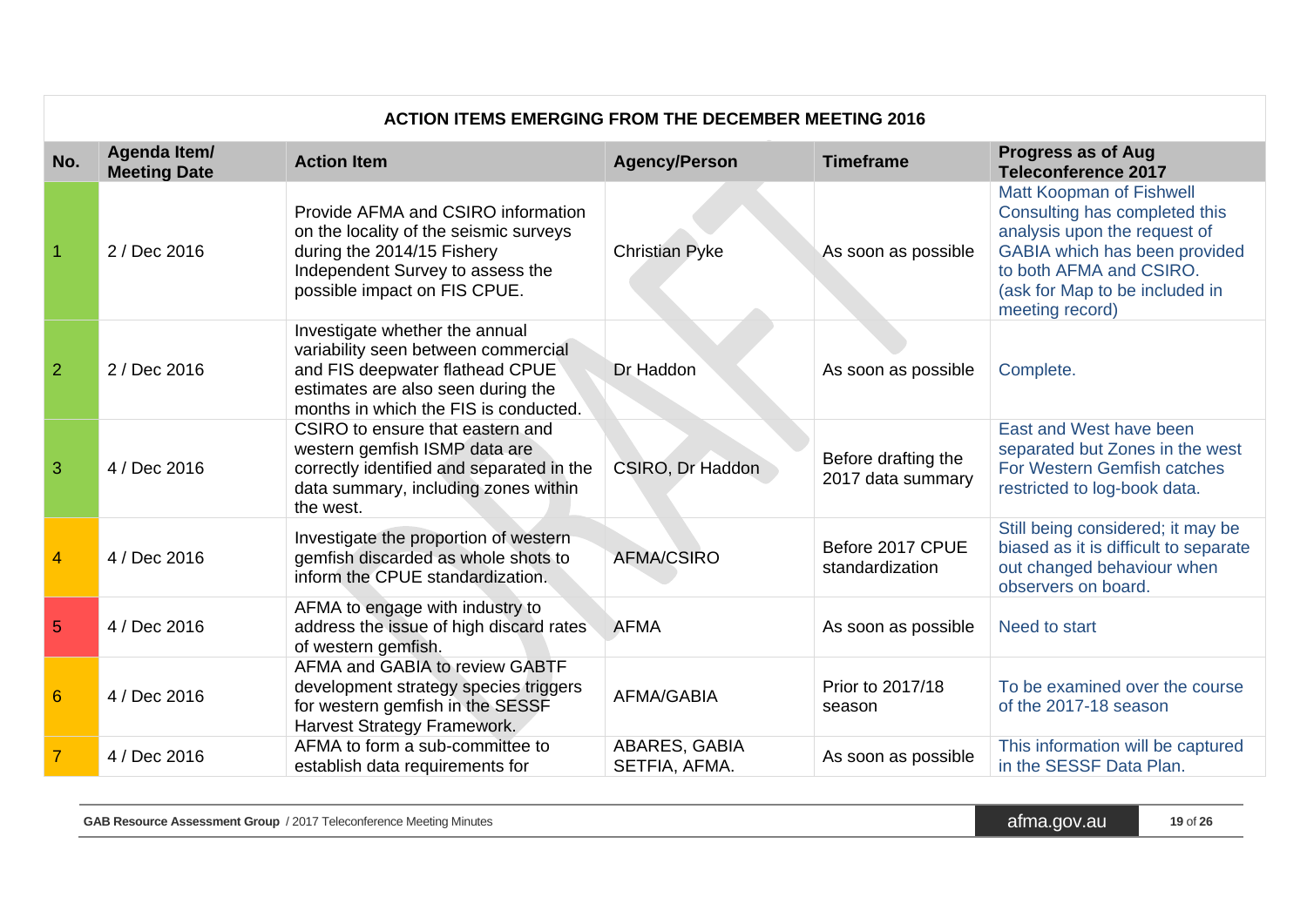|   |                | improving the western gemfish<br>assessments in the CTS and GABT.                                                                                                                                                                                                         |                                 |                  |                                                                            |
|---|----------------|---------------------------------------------------------------------------------------------------------------------------------------------------------------------------------------------------------------------------------------------------------------------------|---------------------------------|------------------|----------------------------------------------------------------------------|
| 8 | 5.2 / Dec 2016 | GABIA, and Fishwell to meet and<br>discuss proposed efficiency gains in the<br>GAB FIS in early 2017. Outcomes and<br>costs to be provided to AFMA by<br>March.                                                                                                           | GABIA, AFMA,<br><b>FISHWELL</b> | Jan 2017         | Complete.                                                                  |
| 9 | 5.4 / Dec 2016 | AFMA to provide the new annual<br>research plan template to GABIA with<br>items carried over from the 2017/18<br>research plan. GABIA to organize a<br>subsequent teleconference to finalise<br>the draft research plan in time for ARC.<br>consideration in August 2017. | <b>AFMA &amp; GABIA</b>         | <b>June 2017</b> | Complete.<br>Will be addressed at the<br>teleconference meeting in August. |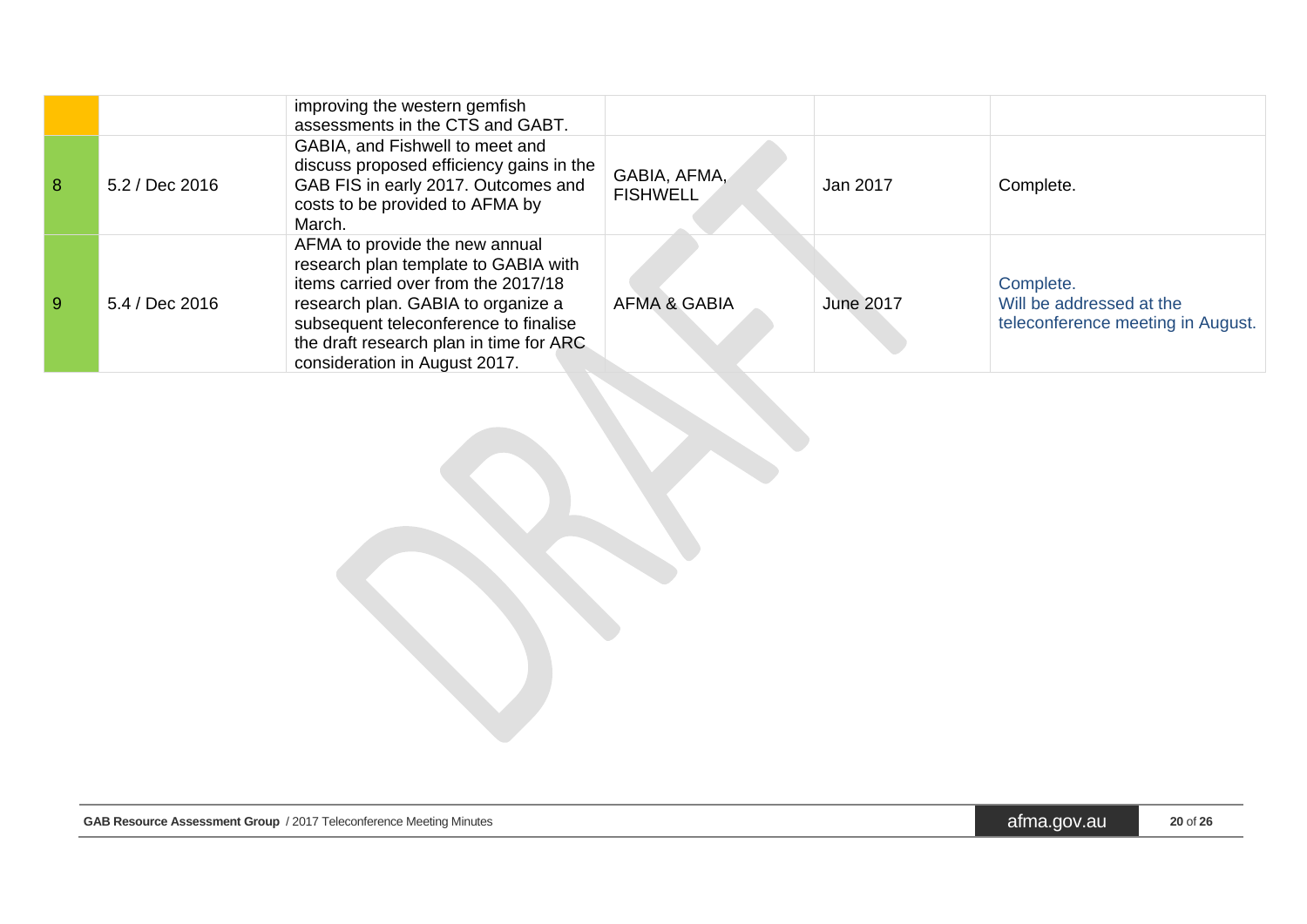# **New Action Items as of end of meeting**

| No. | Agenda Item | <b>Action Item</b>                                                                                                                                                                                                                                                        | <b>Agency/Person responsible</b>          | <b>Timeframe</b>                                                                           |
|-----|-------------|---------------------------------------------------------------------------------------------------------------------------------------------------------------------------------------------------------------------------------------------------------------------------|-------------------------------------------|--------------------------------------------------------------------------------------------|
|     | 3.1         | Mr Pyke to draft up a proposal for the discards desktop study<br>with a project scope and objectives to be circulated to the<br>other scientific members of the RAG for comment before<br>submission to the AFMA Research section.                                        | <b>Christian Pyke</b>                     | 15 September in time<br>for the Annual Research<br>Statement to be<br>submitted to the ARC |
|     | 3.1         | Dr Knuckey to review the logbook data for consistency in<br>discard reporting since the implementation of e-logs and<br>discard grouping changes.                                                                                                                         | Ian Knuckey (Fishwell<br>Consulting)      | As soon as practicable                                                                     |
| 3   | 3.1         | AFMA to provide an update on the costs associated with the<br>ISMP to the GAB industry. This advice is to focus on the cost<br>of the Port Sampling Program and the at-sea observer<br>program.                                                                           | <b>Brigid Kerrigan</b><br>AFMA trawl team | As soon as practicable                                                                     |
| 4   | 3.2         | Dr Malcolm Haddon to undertake an analysis of commercial<br>and FIS data trends in response to the 2015 3D seismic<br>surveys to examine the potential impacts the seismic testing<br>has on fish stocks in the GAB, to be presented at the 2017<br>November RAG meeting. | Malcolm Haddon CSIRO                      | By the November<br><b>GABRAG</b> meeting                                                   |
| 5   | 3.2         | Mr Pyke to provide AFMA with a written request for an<br>additional \$10000 to be added to the FIS budget to cover the<br>cost of new standardised trawl boards before the FIS contract<br>is drafted to avoid a contract variation.                                      | Chrisitan Pyke                            | Immediately after this<br>meeting                                                          |

 $\mathcal{L}_{\mathcal{A}}$ 

<span id="page-20-0"></span>

| <b>GAB Resource Assessment Group</b> / 2017 Teleconference Meeting Minutes | atma.gov.au | 21 of 26 |
|----------------------------------------------------------------------------|-------------|----------|
|----------------------------------------------------------------------------|-------------|----------|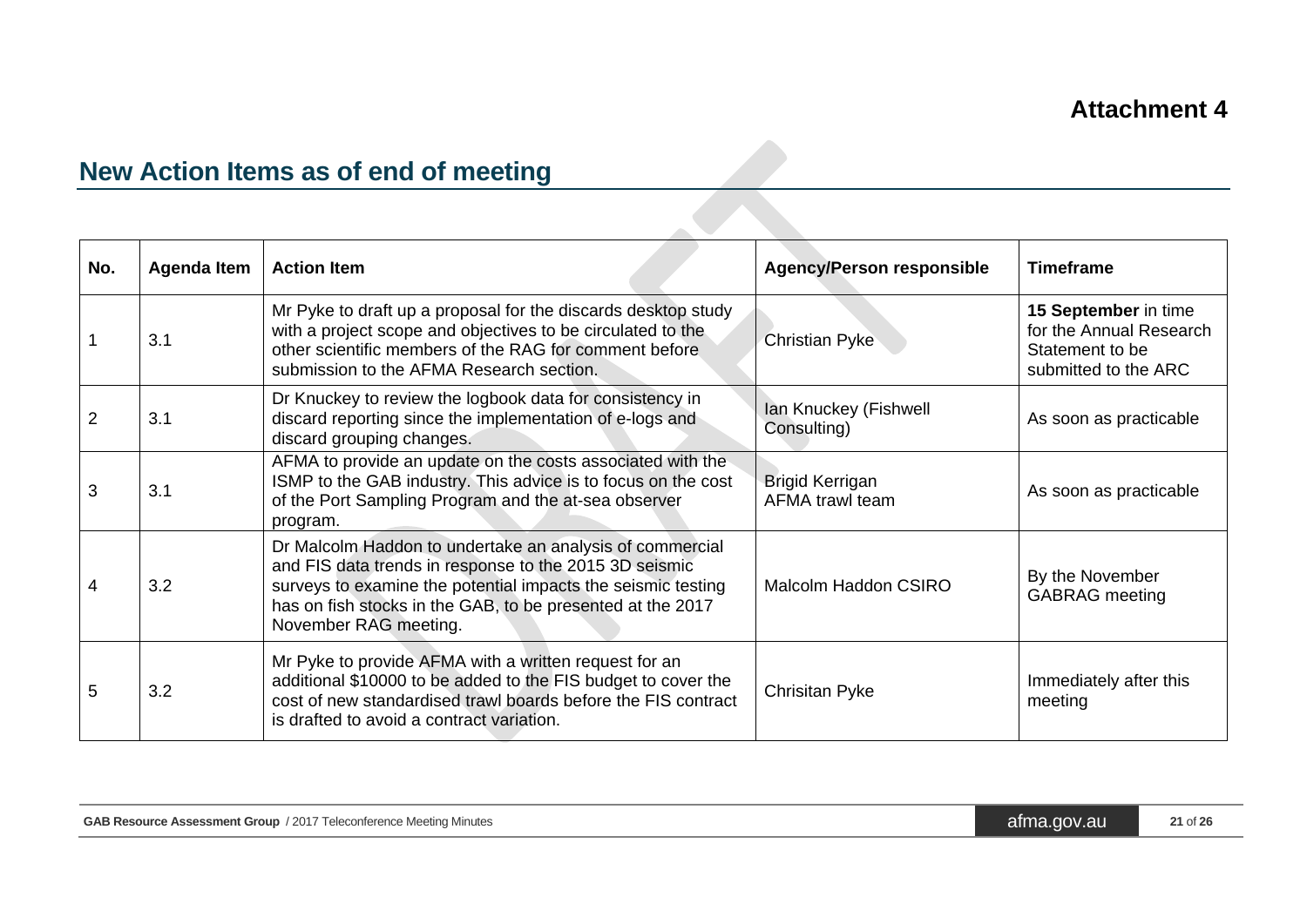| 6  | 3.3 | OLRAC to provide some instructional screengrabs to provide<br>GAB skippers on how to complete e-logs with the new discard<br>report changes.                                                                                                                                                                                             | Ian Knuckey (OLRAC)                                   | As soon as practicable                                                                     |
|----|-----|------------------------------------------------------------------------------------------------------------------------------------------------------------------------------------------------------------------------------------------------------------------------------------------------------------------------------------------|-------------------------------------------------------|--------------------------------------------------------------------------------------------|
|    | 3.3 | AFMA to update the Final Report of the 2014-16 GAB Bycatch<br>and Discarding Workplan to reflect the updated outcomes of<br>some actions items, and to amend the title to include Danish<br>seine vessels as well as otter board trawl.                                                                                                  | <b>AFMA Trawl Team</b>                                | As soon as practicable                                                                     |
| 8  | 5.1 | AFMA Observer section to provide regular information and<br>updates to GABIA regarding any issues with crew collected<br>data gaps.                                                                                                                                                                                                      | <b>Nick Mammides</b><br><b>AFMA Observer section</b>  | As soon as practicable                                                                     |
| 9  | 5.1 | AFMA Observer section to clarify if the targets for bight redfish<br>and deepwater flathead should be identical each year.                                                                                                                                                                                                               | <b>Nick Mammides</b><br><b>AFMA Observer section</b>  | As soon as practicable                                                                     |
| 10 | 5.1 | Dr Haddon to provide preliminary results of both a Tier 4 and<br>Tier 5 assessment on western gemfish at the November RAG<br>meeting.                                                                                                                                                                                                    | Malcolm Haddon CSIRO                                  | By the November<br><b>GABRAG</b> meeting                                                   |
| 11 | 5.1 | GABIA to provide comments to AFMA on the Orange Roughy<br>Research Plan 2016-20 out of session following a preliminary<br>review of the plan by industry.                                                                                                                                                                                | Christian Pyke with GABIA                             | By the November<br><b>GABRAG</b> meeting                                                   |
| 12 | 5.1 | Dr Kerrigan to circulate a copy of the western orange roughy<br>outcomes from the March 2017 workshop and the additional<br>outcomes on western orange roughy from the next SERAG<br>meeting to the members of GABRAG for information to be<br>further discussed by GABRAG at the November meeting.                                      | <b>Brigid Kerrigan AFMA</b><br><b>AFMA Trawl Team</b> | March workshop: as<br>soon as practicable<br><b>SERAG</b> meeting: as<br>soon as available |
| 13 | 5.2 | AFMA Observer section to examine the current vessel<br>sampling plan for the GABTS and provide advice on an<br>efficient way forward to potentially reduce the frequency of<br>biological data collection without compromising the temporal<br>spread of the data and ensuring the data is collected evenly<br>across different vessels. | <b>Nick Mammides</b><br><b>AFMA Observer section</b>  | As soon as practicable                                                                     |

| <b>GAB Resource Assessment Group</b> / 2017 Teleconference Meeting Minutes | atma.gov.au | 22 of 26 |
|----------------------------------------------------------------------------|-------------|----------|
|----------------------------------------------------------------------------|-------------|----------|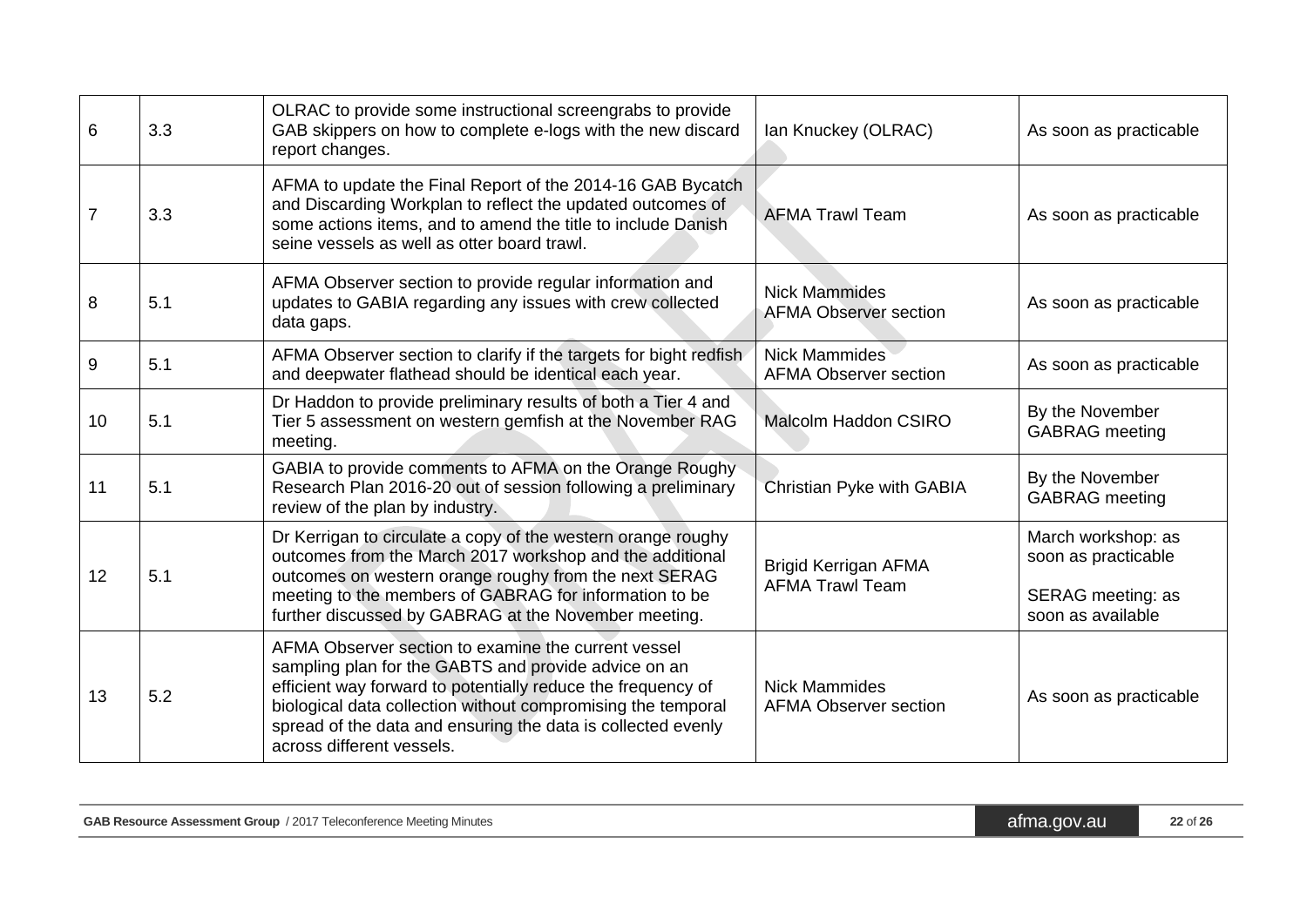| 14 | 6.1 | Mr Raptis to provide the current list of approved species into<br>the Chinese market through the Australia/China Free Trade<br>Agreement to Dr Kerrigan.                                                                                              | Jim Raptis<br><b>Brigid Kerrigan AFMA</b> | As soon as practicable            |
|----|-----|-------------------------------------------------------------------------------------------------------------------------------------------------------------------------------------------------------------------------------------------------------|-------------------------------------------|-----------------------------------|
| 15 | 6.1 | Dr Kerrigan to discuss with Dr Nick Rayns, Executive Manager<br>of FMB and DFAT regarding the market access of GABT<br>species to be included in the Australia/China Free Trade<br>Agreement.                                                         | <b>Brigid Kerrigan AFMA</b>               | As soon as practicable            |
| 16 | 6.3 | Dr Brigid Kerrigan to provide information on budgets for<br>research in the GAB to GABRAG with an itemisation of<br>costs apportioned to the GABTF under the CSIRO<br>budget for the project titled; Stock Assessment for the<br><b>SESSF 2016-18</b> | <b>Brigid Kerrigan AFMA</b>               | As soon as practicable            |
| 17 |     | AFMA to send out an online Doodle Poll for all RAG and MAC<br>participants to indicated their preferred availability for 2<br>consecutive days for a RAG and MAC meeting in the week of<br>20-24 November.                                            | Georgia Langdon AFMA                      | Immediately after this<br>meeting |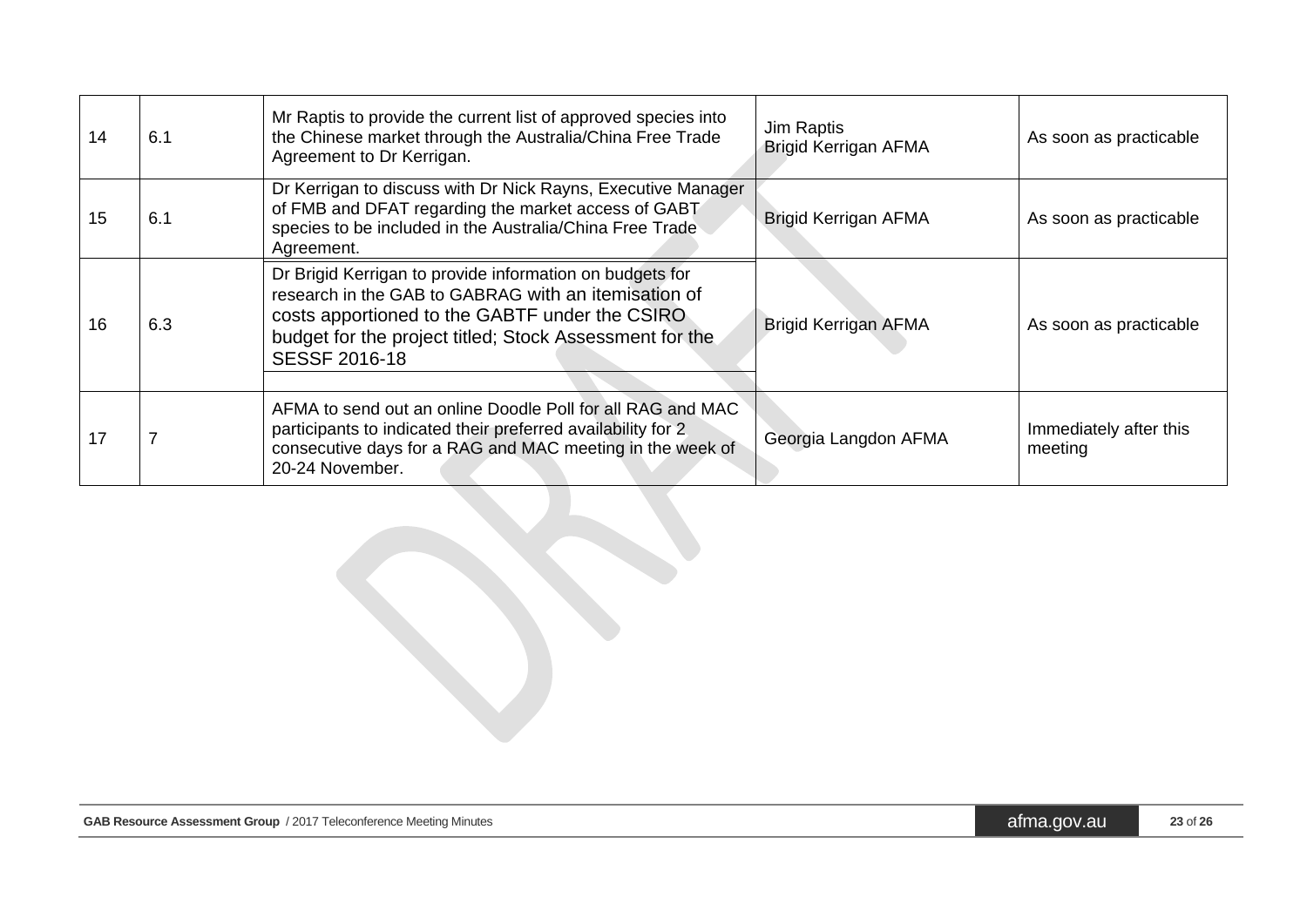## **DRAFT Great Australian Bight Trawl Sector Annual Research Statement for 2018-19**

The Great Australian Bight Trawl Sector (GABTS) Annual Research Plan is developed by AFMA, in consultation with the Great Australian Bight Resource Assessment Group (GABRAG). In developing the Plan consideration is given to the broader Southern and Eastern Scalefish and Shark Five Year Strategic Research Plan (SESSF Research Plan 2015-2020).

#### **AFMA funding in 2018-19 (AFMA Research Committee; ARC)**

|                                                           |                                                                                                                 | <b>Evaluation</b>                    |                          |                    |
|-----------------------------------------------------------|-----------------------------------------------------------------------------------------------------------------|--------------------------------------|--------------------------|--------------------|
| <b>Title</b>                                              | <b>Objectives and component tasks</b>                                                                           | Total cost (\$)<br>(approx.<br>only) | <b>Priority/</b><br>rank | <b>Feasibility</b> |
| <b>CURRENT</b>                                            |                                                                                                                 |                                      |                          |                    |
| Assessment of target                                      | Conduct CPUE standardisation for Deepwater flathead                                                             | Low                                  | <b>Essential</b>         | High               |
| species                                                   | Conduct CPUE standardisation for Bight redfish                                                                  | Low                                  | <b>Essential</b>         | High               |
| <b>ISMP</b> data services<br>contract                     | Conduct analysis and reporting of ISMP data and industry<br>based sampling data                                 | Low                                  | <b>Essential</b>         | High               |
| <b>Integrated Scientific</b><br><b>Monitoring Program</b> | 2018 At-sea Observer Program & Logbooks                                                                         | Med                                  | Essential                | High               |
| Fish Ageing and length<br>frequency                       | Undertake fish ageing and length frequency analysis                                                             | Low                                  | <b>Essential</b>         | High               |
| Ecological Risk<br>Assessment                             | Undertake ERA for GABTF (proposed for early 2018) – this<br>cost will need to be included in the 2018/19 budget | Med                                  | Med                      | Med                |
| <b>NEW</b>                                                |                                                                                                                 |                                      |                          |                    |

GAB Resource Assessment Group / 2017 Teleconference Meeting Minutes **and According to the Conference Meeting Minutes** and a set of 26 and a set of 26 and 24 of 26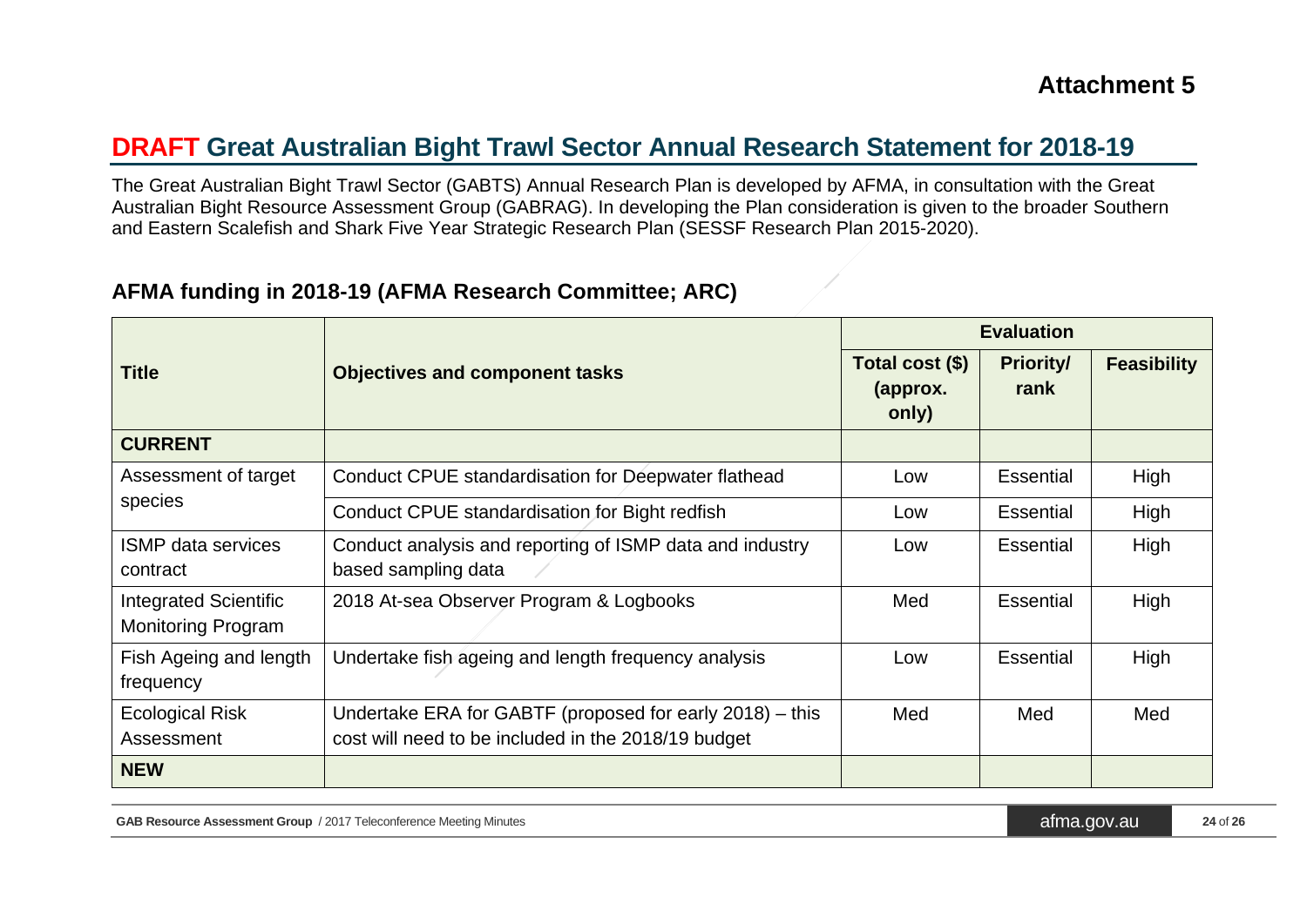|                                                                   |                                                                                                                                                                                                       | <b>Evaluation</b>                    |                          |                    |
|-------------------------------------------------------------------|-------------------------------------------------------------------------------------------------------------------------------------------------------------------------------------------------------|--------------------------------------|--------------------------|--------------------|
| <b>Title</b>                                                      | <b>Objectives and component tasks</b>                                                                                                                                                                 | Total cost (\$)<br>(approx.<br>only) | <b>Priority/</b><br>rank | <b>Feasibility</b> |
| Quantifying reductions<br>of bycatch and<br>discards in the GABTS | Undertake a desktop study comparing using logbook and<br>observer data to compare historic discard rates versus<br>recent discard rates following significant reductions of<br>discards in the GABTS. | Med                                  | High                     | High               |

## **FRDC funding in 2018-19 (Commonwealth Research Advisory Committee; ComRAC)**

| <b>Title</b>                                                            |                                                                                                                                       | <b>Evaluation</b>                   |                                        |                    |
|-------------------------------------------------------------------------|---------------------------------------------------------------------------------------------------------------------------------------|-------------------------------------|----------------------------------------|--------------------|
|                                                                         | <b>Objectives and component tasks</b>                                                                                                 | <b>Total cost</b><br>(approx. only) | <b>Priority/</b><br>rank               | <b>Feasibility</b> |
| Examining factors<br>which impact on<br>the profitability of<br>the GAB | Future proofing the GABTS – investigation of business models<br>that maximise fishery economic returns to the Australian<br>community | High                                | <b>ComFRAB</b><br>and FRDC<br>approved | High               |

#### **Cost**

- **High: >\$200,000**
- **Medium: \$100,000 - \$200,000**
- **Low: <\$100,000**

#### **Management priority categories**

- **Essential**